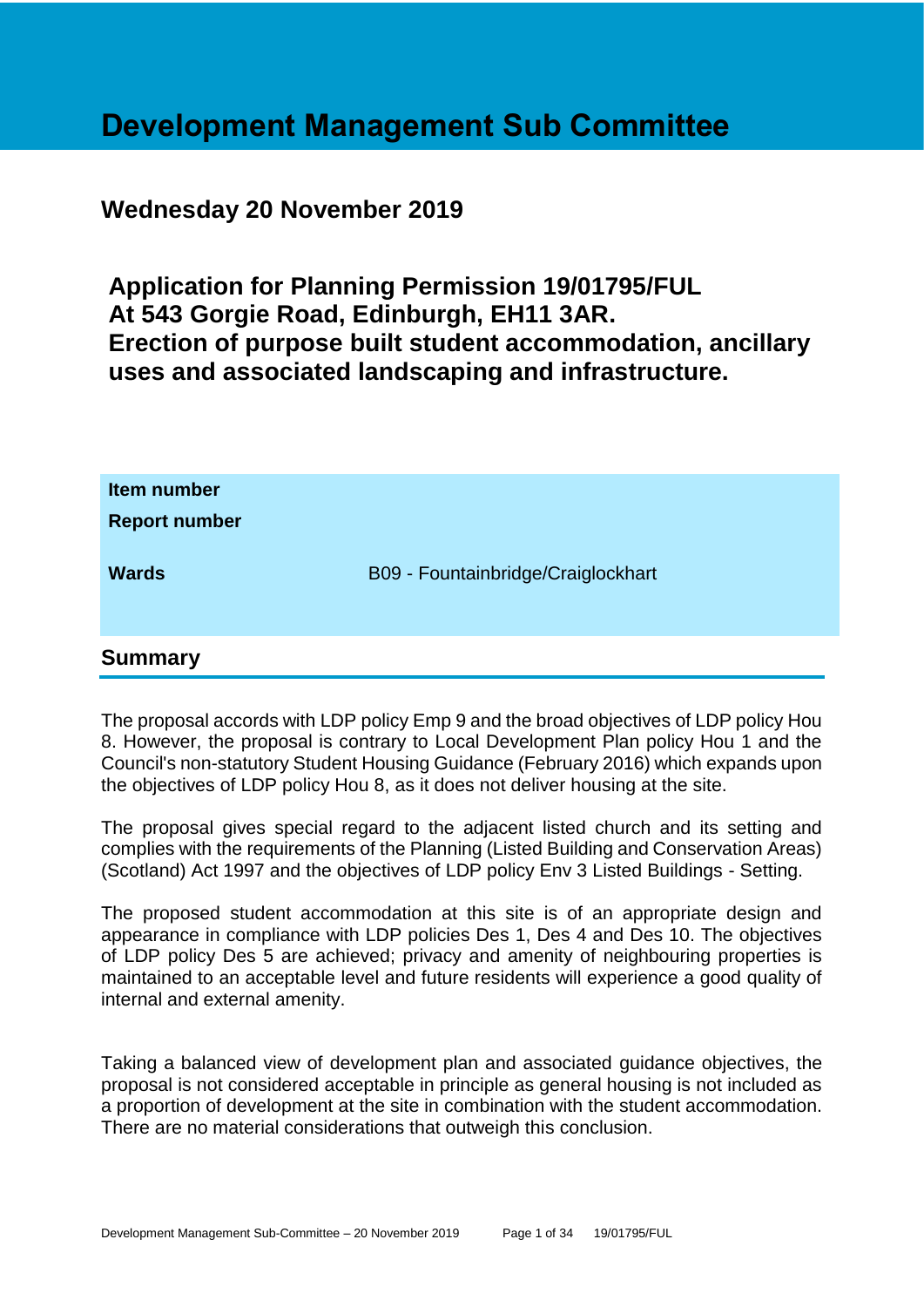### **Links**

| <b>Policies and guidance for</b> | LDPP, LDES01, LDES03, LDES04, LDES05,     |
|----------------------------------|-------------------------------------------|
| this application                 | LDES06, LDES07, LDES08, LDES10, LEN03,    |
|                                  | LEN08, LEN09, LEN12, LEN15, LEN16, LEN18, |
|                                  | LEN21, LEN22, LEMP09, LHOU01, LHOU08,     |
|                                  | LTRA02, LTRA03, LTRA04, NSG, NSGSTU,      |
|                                  | NSGD02, LDES02,                           |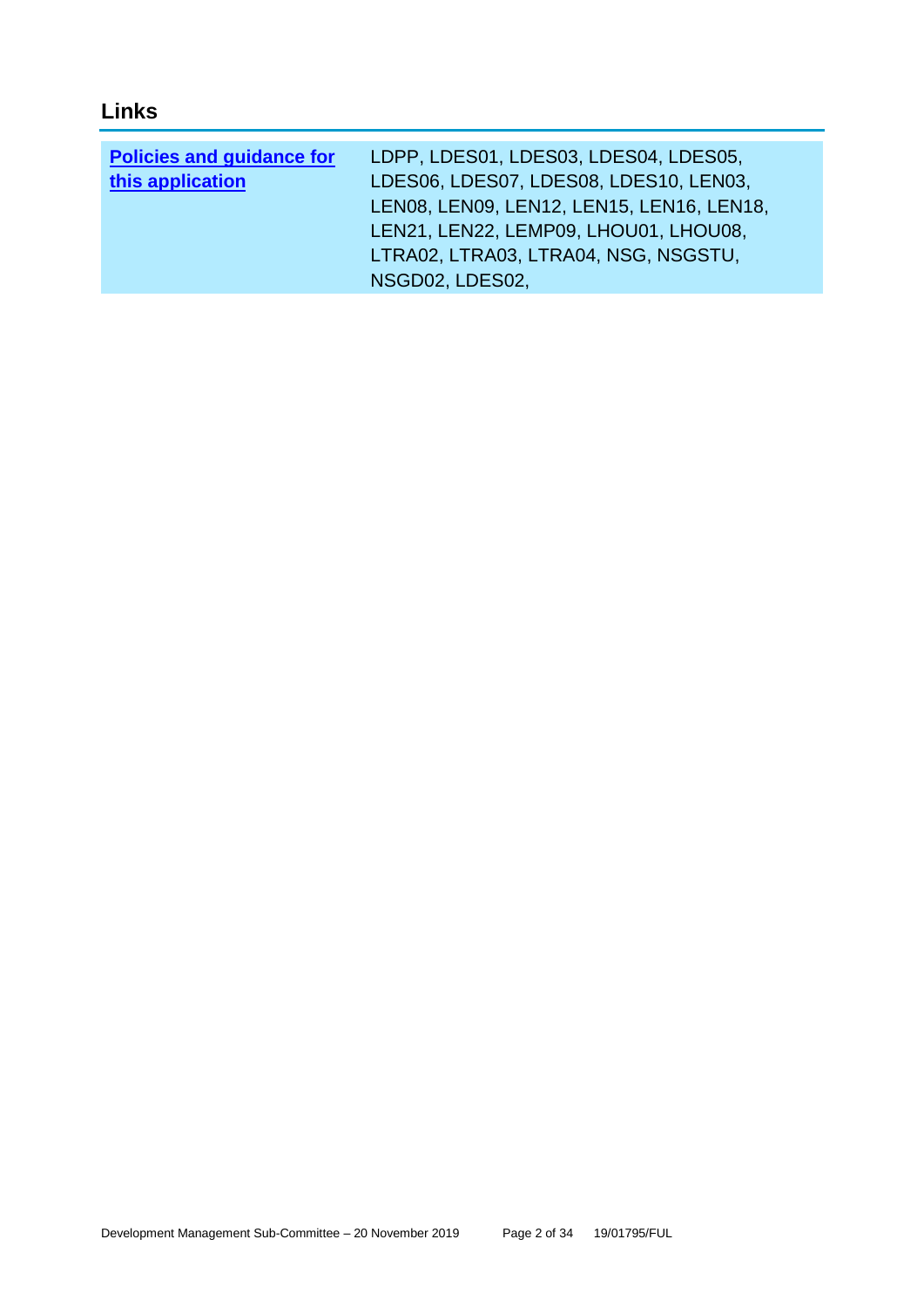# **Report**

### **Application for Planning Permission 19/01795/FUL At 543 Gorgie Road, Edinburgh, EH11 3AR Erection of purpose built student accommodation, ancillary uses and associated landscaping and infrastructure.**

### **Recommendations**

**1.1** It is recommended that this application be Refused for the reasons below.

### **Background**

#### **2.1 Site description**

The site is within the Gorgie/Chesser area of Edinburgh, approximately five kilometres west of the City Centre. Gorgie Road itself forms a main arterial route with the site lying on the southern side just beyond its junction with Chesser Avenue. The site, which is previously developed and now vacant, covers approximately 0.52 hectares and is a former yard/commercial premises. The site is constrained by the presence of an underground Scottish Water sewer that bisects the site.

The surrounding area is mixed use in nature with the site being immediately west of the Category B listed Stenhouse-Saughton Parish Church and garden spaces for adjacent residential properties. The site is bounded to the west by the Water of Leith, beyond which lies ELS House comprising a five storey, flat roofed, brick built office on a sloping site where the ground floor is used as a car showroom and some of the upper floors are partially used for student accommodation. An existing single storey building currently used as a gym is located along Gorgie Road at a section of the north of the site's north boundary, and a four storey residential development lies opposite to the northern side of Gorgie Road. The south of the site is bounded by residential properties at Chesser Grove.

#### **2.2 Site History**

12 November 2018 - a proposal of application notice was submitted for the erection of a mixed-use development comprising student accommodation and ancillary uses, commercial uses and associated landscaping and infrastructure (reference: 18/09808/PAN); and

30 April 2019 - following a minded to grant decision notice, an application for 'Demolition of Existing Buildings and Erection of 23 residential properties, with Associated Access Roads, Landscaping and Boundary Treatments (as amended)' was withdrawn (reference: 17/00392/FUL).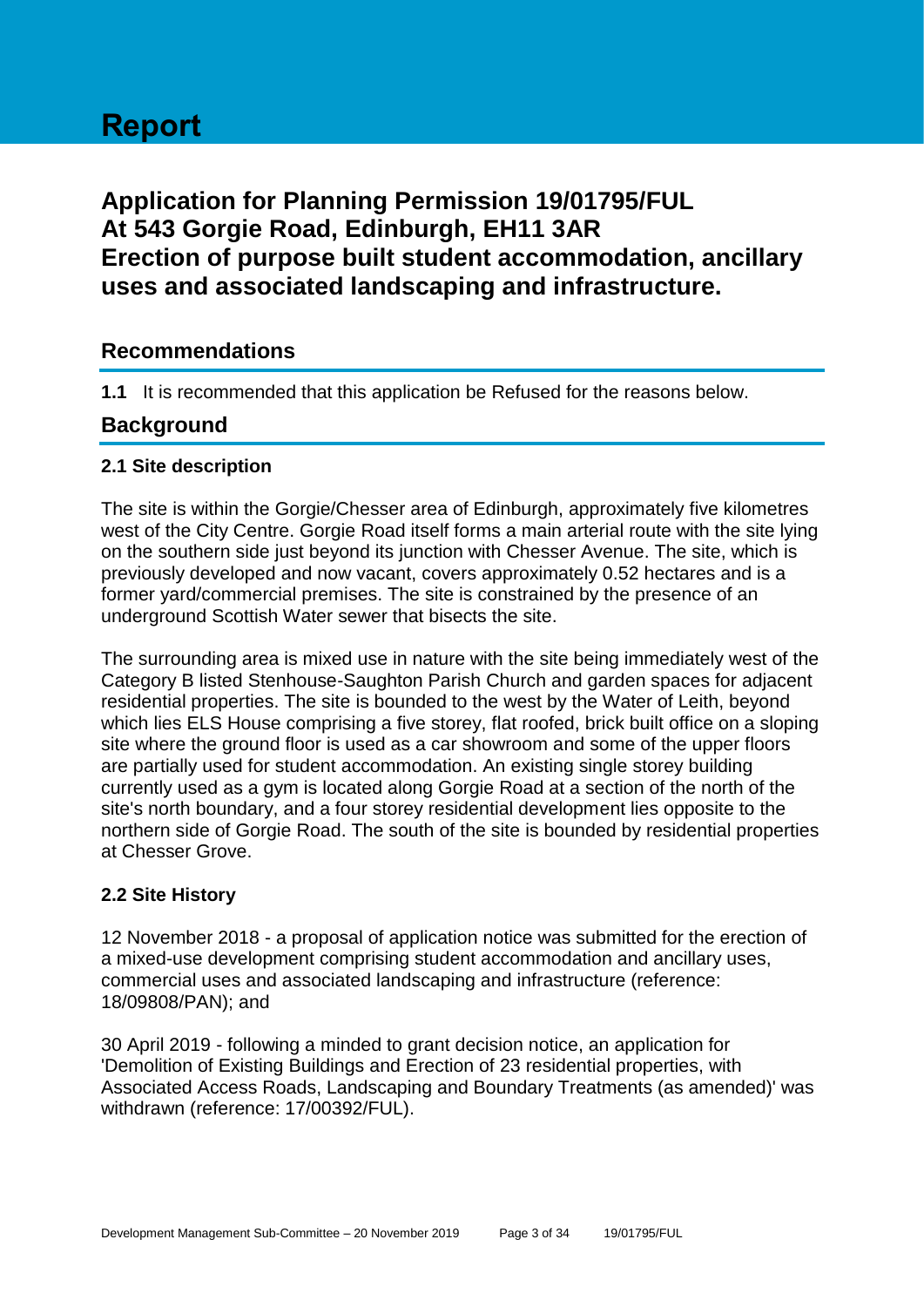### **Main report**

#### **3.1 Description of The Proposal**

#### Scheme 2

The applicant seeks full planning permission to erect student accommodation, ancillary uses and associated landscape and infrastructure at the application site.

The accommodation is provided in two separate buildings at the site, Block A and Block B. The student accommodation across both buildings comprises 248 bed spaces, consisting of 34 studio rooms and a mixture of clusters in groups of 6, 8, 9 and 10 bedrooms around communal corridors and living/dining spaces. Of the 248 bed spaces, 25 will be accessible rooms and three will be accessible studios.

The site's main access is taken from Gorgie Road at the north of the site and would be used by pedestrians, cyclists, motorists and service vehicles. An access-controlled and gated pedestrian path is located at the south of the site which provides access to Chesser Grove.

Due to the presence of an underground sewer running through the centre of the site, the proposal includes two distinct blocks at the east and west of the site. Block A sits at the eastern side of the site adjacent to residential properties at Chesser Grove and includes two, three and four storey elements in places. The two and three storey elements of Block A include designed roofs which are articulated with partial pitch features. Block B is located at the site's west boundary and with the inclusion of set-back features at upper levels appears as a five, six and seven storey building.

The applicant proposes 254 secure external cycle parking spaces at five different locations within the site. Vehicular parking within the site will be limited to four disabled parking spaces provided in the north east of the site, close to the site's entrance from Gorgie Road. Twelve motorcycle spaces are provided.

External amenity space is provided within the site comprising a courtyard and landscaped areas which are shown on an indicative landscape plan. Internal amenity includes a common area, cinema room and gym at the ground floor of Block A that would be accessible to residents of both blocks.

A substation, plant and refuse storage rooms are located to the northern end of Block A to allow service access close to the site's entrance.

Proposed materials for both buildings include buff brick, bronze aluminium panels, bronze aluminium framed glazing and bronze framed doors.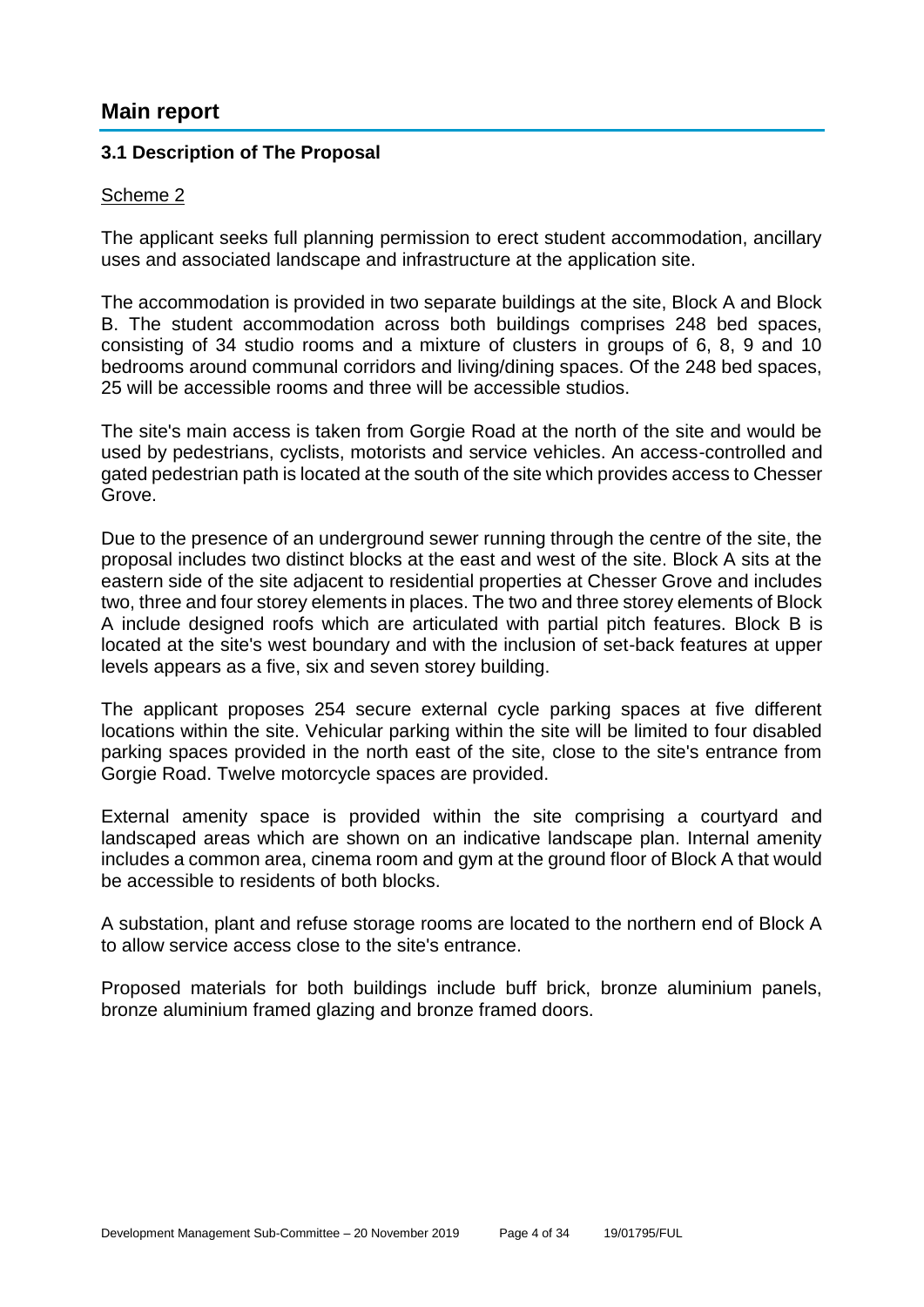#### Scheme 1

The first iteration of the proposed design included 269 bed spaces. Block A was five storeys in the central section and subsequently reduced to four storeys. Block B was larger in its form and was amended to a reduced height at the north and south elevations, whilst the lift shaft which was visible at the east elevation was moved to the west elevation which is in a less prominent location beside the Water of Leith. Materials in Scheme 1 included grey brick, glazing, aluminium framed grey panels, render and precast concrete coursing.

#### *Supporting Statement*

The applicant submitted a suite of supporting documents and studies in support of the application and these are available on the Planning and Building Standards Public Access facility:

- − Design and access statement;
- − Planning supporting statement and pre-application consultation report;
- − Transport statement and information;
- − Daylight and sunlight report;
- − Drainage strategy and checklists;
- − Flood risk assessment;
- − Geo-environmental desk study;
- − Heritage Statement;
- − Archaeological evaluation;
- − Air quality impact assessment;
- − Noise impact assessment;
- − Sustainability statement and Form S1;
- − Concept landscape plan;
- − Landscape view cone assessment;
- − Economic Impact Assessment;
- − Arboricultural Impact Assessment and tree survey report; and
- − Ecology survey and bat survey.

#### **3.2 Determining Issues**

Section 25 of the Town and Country Planning (Scotland) Act 1997 states - Where, in making any determination under the planning Acts, regard is to be had to the development plan, the determination shall be made in accordance with the plan unless material considerations indicate otherwise.

Section 59 of the Planning (Listed Buildings and Conservation Areas) (Scotland) Act 1997 states that in considering whether to grant planning permission for development which affects a listed building or its setting, a planning authority shall have special regard to the desirability of preserving the building or its setting or any features of special architectural or historic interest which it possesses.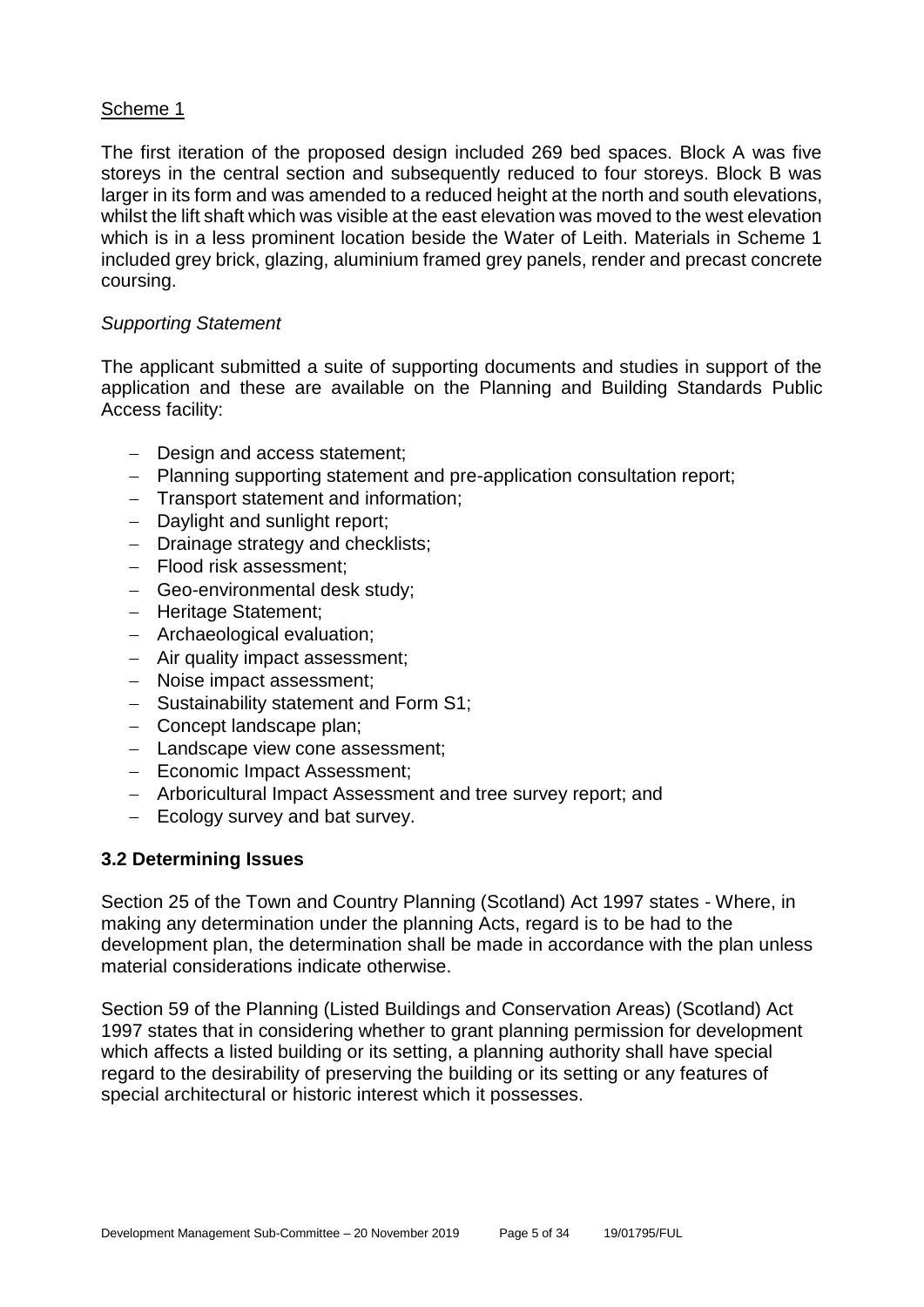Do the proposals comply with the development plan?

If the proposals do comply with the development plan, are there any compelling reasons for not approving them?

If the proposals do not comply with the development plan, are there any compelling reasons for approving them?

#### **3.3 Assessment**

To address these determining issues, the Committee needs to consider whether:

- a) the principle of development is acceptable in this location;
- b) the proposed design, scale, layout and materials are acceptable;
- c) the proposal adversely affects the setting of the adjacent listed building;
- d) the proposal raises any issues relating to amenity;
- e) the proposal is acceptable in terms of transport, traffic or road safety;
- f) there are any impacts on air quality:
- g) there are any other material considerations;
- h) the proposal meets sustainability criteria;
- i) there are any impacts on equalities or human rights and
- j) issues raised in material representations have been addressed.

#### a) Principle

The application site is located in the urban area as designated in the Local Development Plan (LDP). Proposals in the urban area must accord with relevant policies in the LDP and guidance.

Local Development Plan policies Hou 1, Hou 8 and Emp 9 must be considered as well as the Council's non-statutory Student Housing Guidance (February 2016).

#### **Housing**

Policy Hou 1 d) prioritises the delivery of housing on sites identified in the LDP, but also on other suitable sites in the urban area in recognition that windfall sites can contribute to land supply. To comply with Hou 1 d), proposals on sites suitable for housing should give consideration to how they might deliver housing as part of any proposals. This policy is intended to apply to all suitable sites in the urban area, including the application site which is vacant and relatively unconstrained for development. Housing is not proposed on any part of the site. The application does not accord with LDP policy Hou 1 d) representing a missed opportunity to deliver housing.

#### **Student Accommodation**

LDP Policy Hou 8 has two requirements for assessing student accommodation. Part a) specifies that proposals must be in a suitable location in relation to university and college facilities, and be well connected by means of walking, cycling or public transport. Part b) states that development must not lead to an excessive concentration of student accommodation or transient population in the locality to an extent that would adversely affect the area and its established residential amenity or character.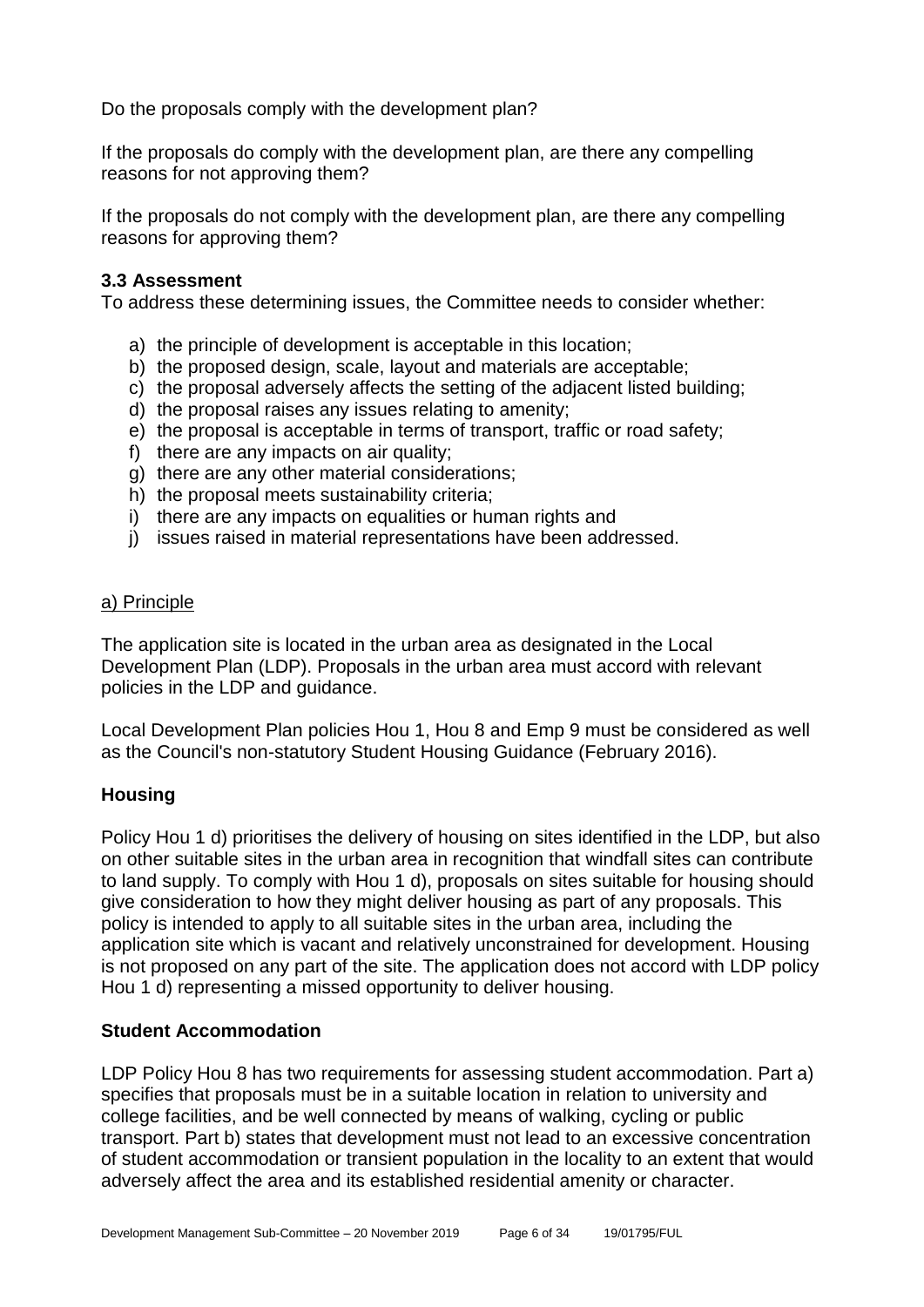The supporting text for LDP policy Hou 8 also directs applicants towards the Council's Non-statutory Student Housing Guidance which re-enforces and expands upon the objectives of policy Hou 8.

#### *Location of student housing*

The application site is in a location with good connections to public transport. The site is located on Gorgie Road which offers high frequency bus connections to the city and west Edinburgh, with a westbound stop at the site's north boundary and an eastbound within 210 metres from the site. Further buses are a short walk away at Chesser Avenue and a train station is located nearby at Slateford (approx. 900m). Campuses can also be accessed by bicycle or in some cases by walking. The application site accords with LDP policy Hou 8 a).

#### *Concentration of student housing*

Criterion b) of LDP policy Hou 8 seeks to limit the concentration of student accommodation where it would have an adverse impact on the maintenance of balanced communities or established character and residential amenity on a locality.

The nearest operational student accommodation development to the site is located at ELS House immediately facing the site to the west which has capacity for 34 students. Prospective operators at ELS House have acquired two further planning permissions for 28 students which have not been implemented at this time. Other notable student accommodation that has been granted planning permission in the nearby area include Pentland House at Robb's Loan which is approximately 400 metres away and at 396 Gorgie Road which is approximately one kilometre away.

The wider area contains a wide range of uses with a limited transient population and a high proportion of housing. The proposal would not be detrimental to the maintenance of a balanced community or diminish the locality's established character. The proposal would not lead to an over-concentration of students in the local area and clause b) of the policy is satisfied.

The proposal accords with LDP policy Hou 8 parts a) and b) however the supporting text of the policy refers applicants to further material considerations in Council guidance that must also be considered.

#### *Student Housing Guidance*

The student housing guidance recognises the value of higher education to the city and sets out the locational and design guidance to be applied for student housing. Part a) accepts student housing in locations within or sharing a boundary with a main university. Part b) states that outwith criteria a), student housing will generally be supported on sites with less than 0.25ha of developable area. The application site is greater than 0.25 hectares. The proposals do not comply with criteria a) or b) of the guidance.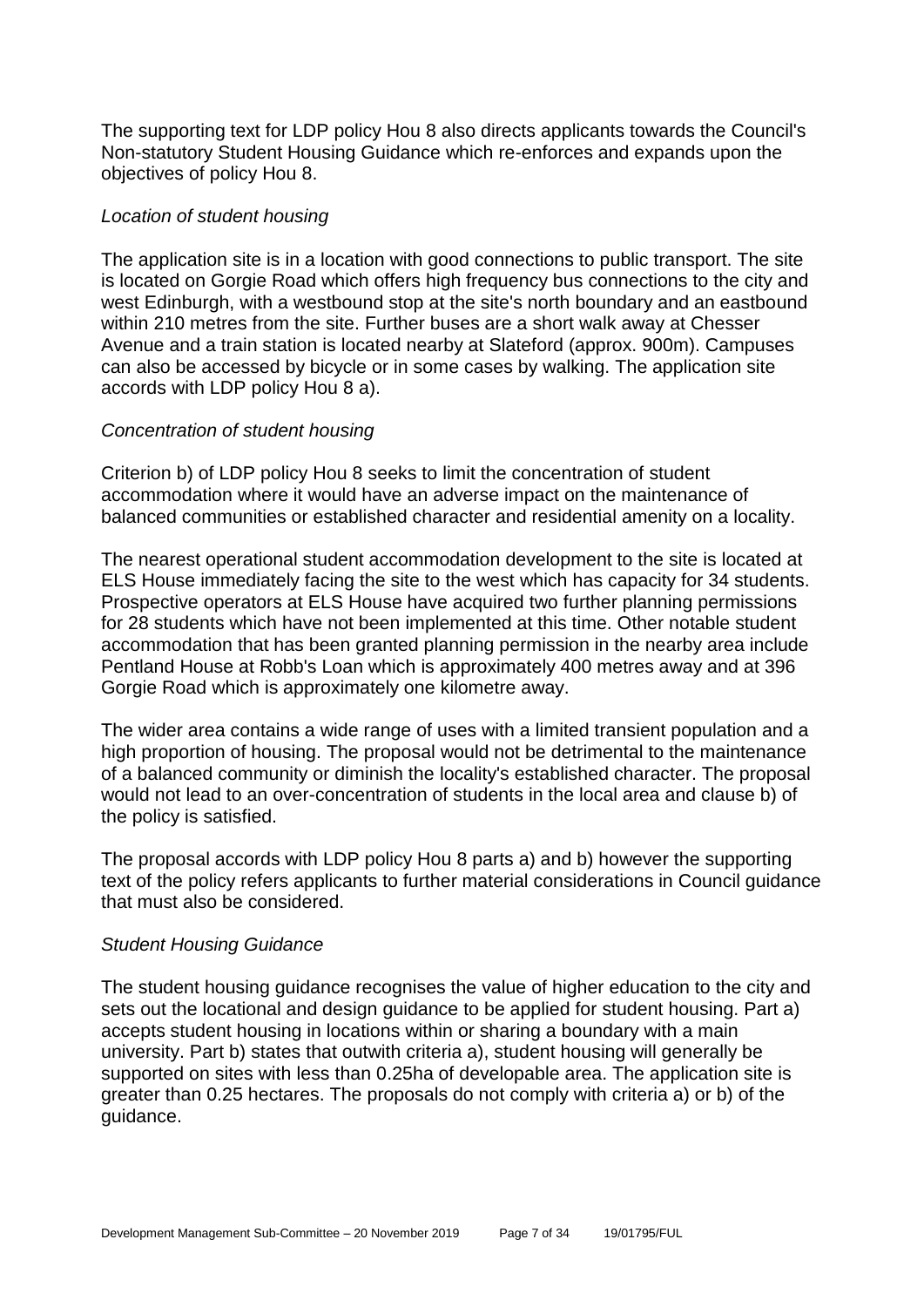Criterion c) of the guidance requires sites with a developable area of over 0.25 hectares to include 50% of the gross student accommodation floor area as residential housing. The application site measures 0.52 hectares and has a developable area of 0.38 hectares due to the presence of a main sewer traversing the site. No housing is included as part of the application and the proposal does not accord with criteria c).

Criterion d) of the guidance states that student accommodation should comprise a mixture of accommodation types including clusters. The application accords with this requirement.

The LDP, supported by the Council's guidance, seeks to find a balanced approach to delivering general housing and other types of accommodation across the city including purpose-built student accommodation. In seeking to maintain a balanced approach and delivering the objectives of the LDP, large mono-use developments on sites over 0.25 hectares are not encouraged. The application site does not include general housing and does not accord with housing objectives identified in the LDP and guidance.

The applicant has submitted an Impact Statement which examines the implications of delivering a 50/50 (student/residential) development at the application site. The 50/50 split in accommodation was based on the provision of 30 residential units that could possibly house 85 people and a student accommodation building for 83 students.

The Impact Statement argues that the delivery of both student and residential development on an application site of this size would not be viable due to site constraints including an underground sewer and the Water of Leith and the gym building at the north of the site. The applicant further makes the case that such a proportion of general housing at the site would not be viable financially, socially, or from a point of view of management and land use efficiency. It is also argued that the provision of 50% housing on site would reduce the total number of people accommodated on site from 248 students to 83 students and 85 non-students (i.e. 168 people on-site). The applicant considers that the proposed development would make a far greater contribution to meeting housing demand by freeing up general housing stock than a site which was to be split with residential.

The applicant's Impact Statement considers only one alternative development concept that includes housing as a proportion of proposed floorspace and it has not been conclusively established that housing could not be delivered as part of a mixed development at this site.

#### **Employment Land**

LDP Policy Emp 9 Employment Sites and Premises applies to sites and premises in the urban area currently or last in use for employment purposes. Proposals to redevelop employment sites or premises in the urban area for uses other than business, industry or storage will be permitted provided:

- a) The introduction of non-employment uses will not prejudice or inhibit the activities of any nearby employment use;
- b) The proposal will contribute to the comprehensive regeneration and improvement of the wider area;
- c) Criteria c) applies to sites larger than one hectare.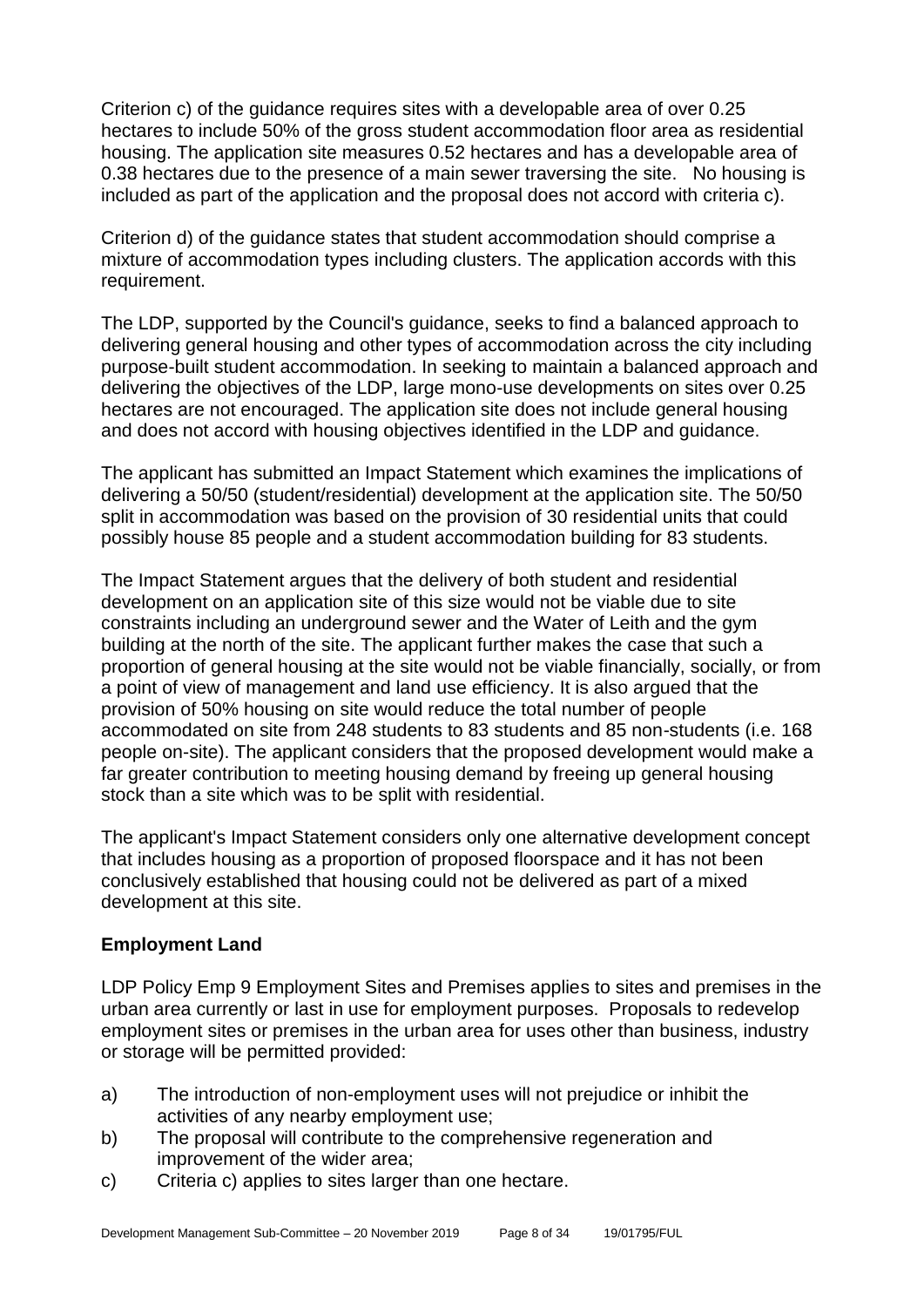The site is surrounded by existing residential properties and other mixed-use development. It is considered that the re-development of this site would comply with criteria a) and b). Criteria c) does not apply in this case.

#### **Material Considerations**

1) The applicant highlights that the Scottish Government's Planning and Environmental Appeals Division (DPEA) has issued an appeal decision that considers how the Council's Student Housing Guidance (Ref: PPA-230-2208) should be applied. The appeal application site at Dundee Street measured 0.27 hectares, and was reported as a 'very small exceedance' over the 0.25 hectares specified in clause c) of the Council's guidance. The reporter took a view that in this specific appeal the Council's guidance did not form part of the development plan, and could not override the development plan. The appeal decision also noted that the opening paragraph (paragraph 221) of chapter 5 in the LDP refers to the delivery of all types of housing, including student accommodation within the city.

With reference to the proposed application site, the area exceeds 0.25 hectares by a larger margin that the quoted appeal, in this case measuring 0.52 hectares with 0.38 hectares developable area. Paragraph 221 of the LDP applies to all housing policies in the plan including policy Hou 1 Housing Development, of which part d) prioritises delivery of housing, alongside policy Hou 8 Student Accommodation which supports student accommodation subject to two criteria. The LDP therefore prioritises housing delivery and concurrently lends support to student accommodation. The Council's guidance, which the applicant arques cannot be adhered to in this case, seeks to facilitate the balanced delivery of accommodation types in line with the broad housing objectives of the LDP. The applicant has not included any general housing at a site that clearly benefits from a larger developable area than the quoted appeal site, and the proposal does not meet LDP and guidance objectives to deliver housing in a balanced way in the city.

2) On 9 October 2019 the Council's Development Management Sub-committee considered an application at Westfield Road (Ref: 19/01970/FUL) for student accommodation which exceeded 0.25 hectares, measuring 0.33 hectares, and did not include any housing. A 'minded to grant' decision was approved contrary to officer recommendation following debate and discussion with reference to the Council's policy framework for student housing, which resulted in a finely balanced decision for this specific application.

#### **Policy conclusion**

The applicant has demonstrated compliance with LDP policies Emp 9 and Hou 8 parts a) and b). The proposal does not accord with Policy Hou 1 which prioritises delivery of general housing on suitable sites within the urban area, and the Council's non-statutory guidance which requires that this site provides 50% housing to contribute to the balanced delivery of the LDP's housing and accommodation objectives.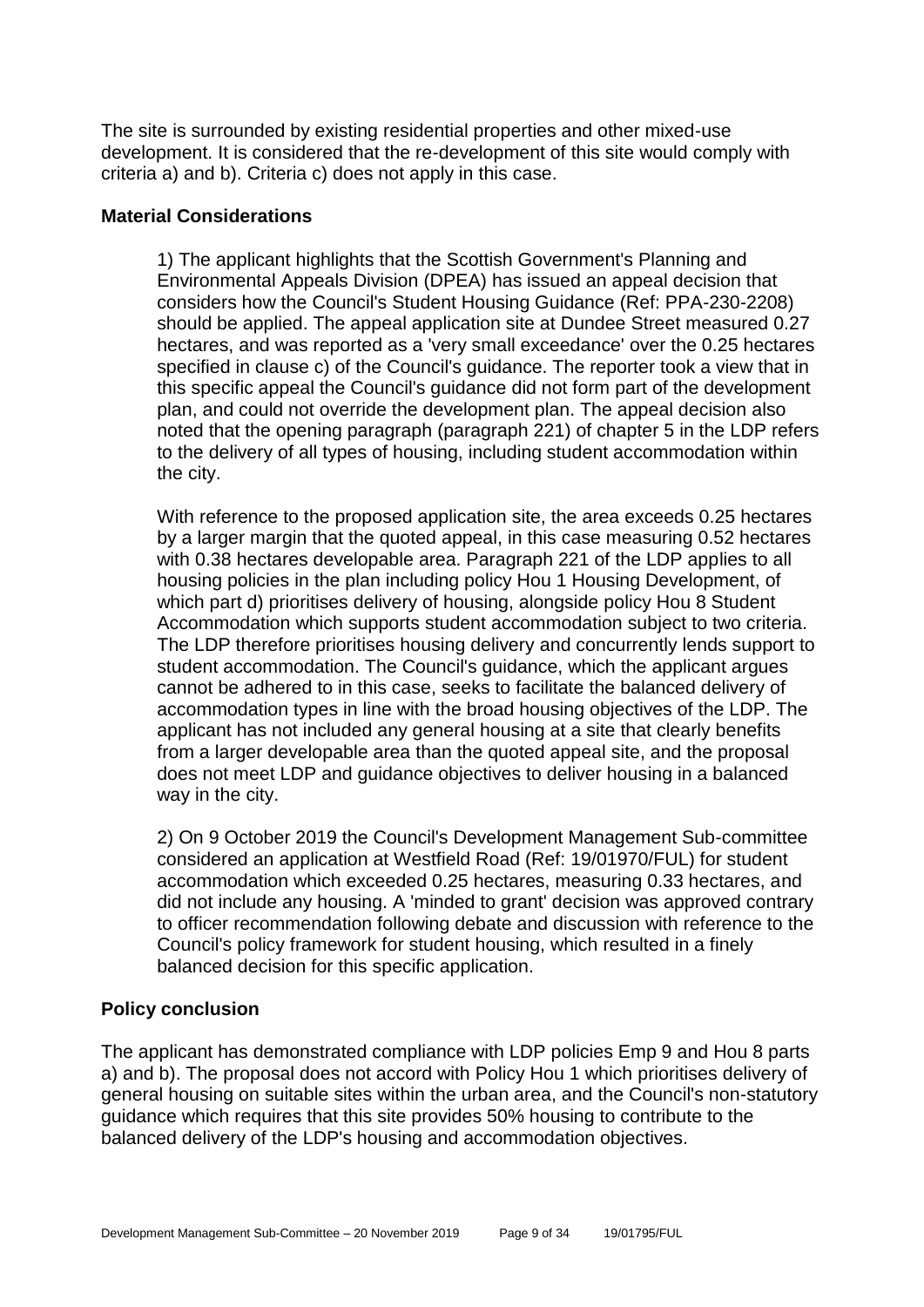The proposal does not comply with the objectives of the LDP and Council guidance to secure balanced delivery of different housing types within the city and is considered to the detriment of housing delivery in the city.

#### b) Design, layout and materials

The application proposes two separate blocks at the site, Block A is situated at the south and east, and Block B sits at the west of the site. The proposal's height varies between two, three, five, six and seven storeys in various places at the site.

Policies Des 1 to Des 8 of the LDP set out the policy framework for the design of developments. The Edinburgh Design Guidance (EDG) provides supplementary design advice. These policies and guidance outline a broad requirement for proposals to be based on an overall design concept which takes influence from positive characteristics of the surrounding area, with the need for high quality design which is appropriate in terms of height, scale and form, layout and materials. Policy Des 10 also considers waterside development.

#### Layout

The site is constrained by the presence of a Scottish Water sewer and its associated easement in the centre of the site. This constraint has influenced the position of buildings at the site and reduced the developable area from 0.52 hectares to 0.38 hectares.

The urban fabric of the area varies with a range of different uses and building types evident, including a church and associated halls, residential properties and commercial buildings. Two separate blocks are proposed, and the approach taken to fragment the development at the site is reflective of the area's spatial pattern. The proposed layout is similar to the footprint of previous buildings at the site and landscaped areas, open spaces and set-back distances from the Water of Leith broadly reflect those seen in the surrounding area.

The position of Block A, despite being three metres from the mutual boundary to the west, reflects the historic urban pattern in respect of the position of buildings on the site, and the distance between buildings as specified in clause c) and part of clause b) in LDP policy Des 4 Development Design - Impact on setting is appropriate in terms of layout.

The designed east elevation of Block B, which is between five to seven storeys in height and introduces living space, is situated approximately 5.5 metres from the neighbouring gym building at the north of the application site. With reference to LDP policy Des 2 Co-ordinated Development clause a) which considers the effective development of adjacent land, the proposal does not prohibit any re-development of the neighbouring gym building as any future proposal must demonstrate how amenity is derived from its own development area. Additionally, the proposed bicycle store that is adjacent to the mutual boundary would not prohibit development at the neighbouring gym building's site.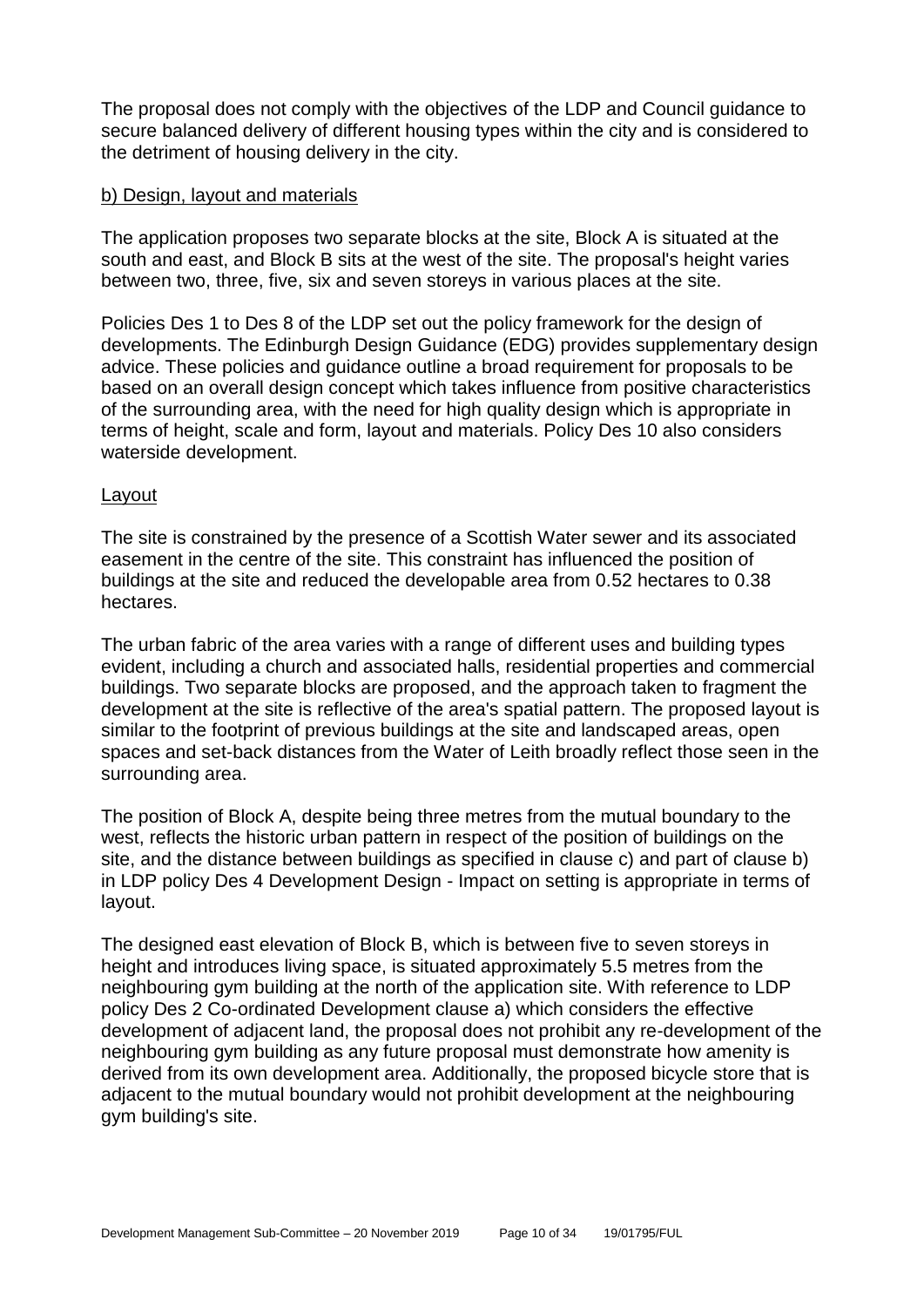The development respects the surrounding urban pattern in compliance with LDP policies Des 1 Design Quality and Context, policy Des 4 Development Design - Impact on setting clauses b) and c) and policy Des 2 Co-ordinated Development clause a).

A small segment of the site lies adjacent to the Water of Leith and is designated within the LDP as an area of Open Space (LDP policy Env 18) and a Local Nature Conservation Site (LDP policy Env 15). By reflecting the layout of previous development at the site the proposed buildings, notably Block B, do not encroach on these designated spaces and compliance with the objectives of LDP policies Env 15 and Env 18 has been demonstrated. The site's layout also complies with criterion c) of LDP policy Des 10 Waterside Development by maintaining the river corridor which is broadly 15 metres wide as specified within the EDG.

#### *Design and Scale*

#### **Block A**

Block A comprises several distinct design features, with two, three and four storey accommodation proposed. Parts of the proposed building sit in close proximity to surrounding residential properties including bungalows and two storey residential buildings with pitch roofs and gardens to the rear. The Category B listed church is also situated at the boundary to the east.

The two and three storey elements of Block A are appropriate in the context of the suburban area with reference to height, the approach to massing and use of materials which make a positive contribution to the area. Subtle pitch features are included at the roof levels of Block A and these draw on the roof features seen neighbouring residential properties. A limited number of angled windows (x 26) proposed at the east boundary have been designed to avoid impacting neighbouring amenity and as a design solution achieves a good level of privacy and avoids overlooking at the east boundary. Whilst angled windows are not a common feature in the area, in this case they are introduced at the ground, first and second floor levels in a discreet location and offer a limited and suitable design solution.

The four-storey part of Block A, which is approximately one metre lower than apartments at 572-580 Gorgie Road, is positioned within the central area of the site and set-back from neighbouring buildings and the public road. This approach to introducing limited height and mass at the site is acceptable and does not adversely impact upon surrounding properties of buildings.

#### **Block B**

Block B is situated to the west of the application site and faces Gorgie Road to the north, with the Water of Leith situated at the site's west boundary. The building displays three distinct heights, reflecting the variation seen in the surrounding area. The north and south elevations of the building include stepped roof levels at fifth and sixth storeys with a set-back seventh floor.

The use of stepped roof levels reflects the variation in building heights in the surrounding area and the overall height of the block at its tallest point is similar to that of the neighbouring ELS House. The proposed elevation at the north of the building that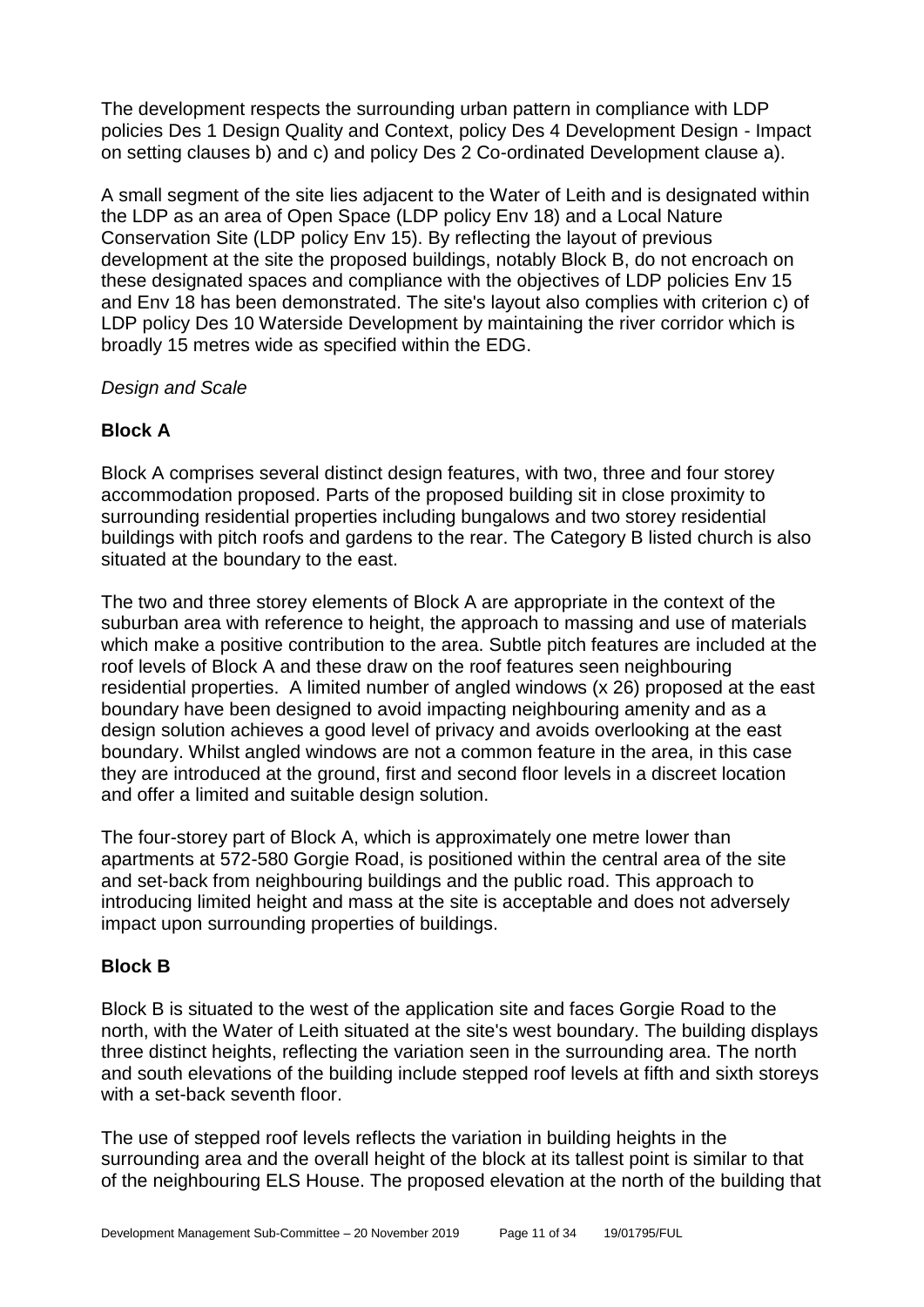engages with Gorgie Road is five storeys and, at approximately 0.5 metres taller than the flat roof level of apartments at the opposite side of the street, is appropriate in terms of height and form. Although the number of floors in Block B contrasts with three and four storey apartments on the opposite side of Gorgie Road, at this location the application site's topography is approximately one metre lower than Gorgie Road and the ground floor of the building will be partially concealed. A gradual transition in height to the sixth and seventh storeys reflects the neighbouring ELS House building to the west, as well as other larger buildings that are characteristic along the Gorgie Road corridor and the nearby Chesser House. A similar design approach with stepped features is utilised at the south elevation. Block B's roof level will be approximately 0.9 metres taller than ELS House; given the top floor's limited size this part of the proposal appears as a well-designed feature at roof level. Fenestration and articulation of the building's elevations introduces a building of visual interest to the local area.

Block B's design draws on design features seen in the surrounding area and accords with LDP design policies Des 1 Design Quality and Context and Des 4 Development Design - Impact on Setting.

#### *Materials*

The applicant proposes a narrow range of modern materials for both buildings at the site. Both buildings will be largely composed of brick, with elements of render, glazed panels and bronze coloured aluminium cladding panels. The different materials and their proposed usage assist in providing a good level of articulation to both blocks and helps to reduce the appearance of their massing within the area. The EDG recommends that the number of materials in new development should be kept to a minimum and the proposal accords with this aspect of the guidance. The materials are appropriate within the immediate and surrounding context in the local area and would assist in making a positive contribution to the local area.

#### *Conclusion*

The two proposed accommodation buildings are of a form and scale that draws on characteristics evident in the surrounding area. The proposed materials and detailing are appropriate, and the site's layout is suitable, enabling a good quality development to be delivered at the site. The proposal complies with LDP policies Des 1, Des 4 and the Edinburgh Design Guidance.

#### c) Impact on listed building

Section 59 (1) of the Planning (Listed Building and Conservation Areas) (Scotland) Act 1997 states: -

*In considering whether to grant planning permission for development which affects a listed building or its setting, a planning authority or the Secretary of State, as the case may be, shall have special regard to the desirability of preserving the building or its setting or any features of special architectural or historic interest which it possesses.*

Historic Environment Scotland's document 'Managing change in the Historic Environment - Setting' states;

'Setting' is the way the surroundings of a historic asset or place contribute to how it is understood, appreciated and experienced.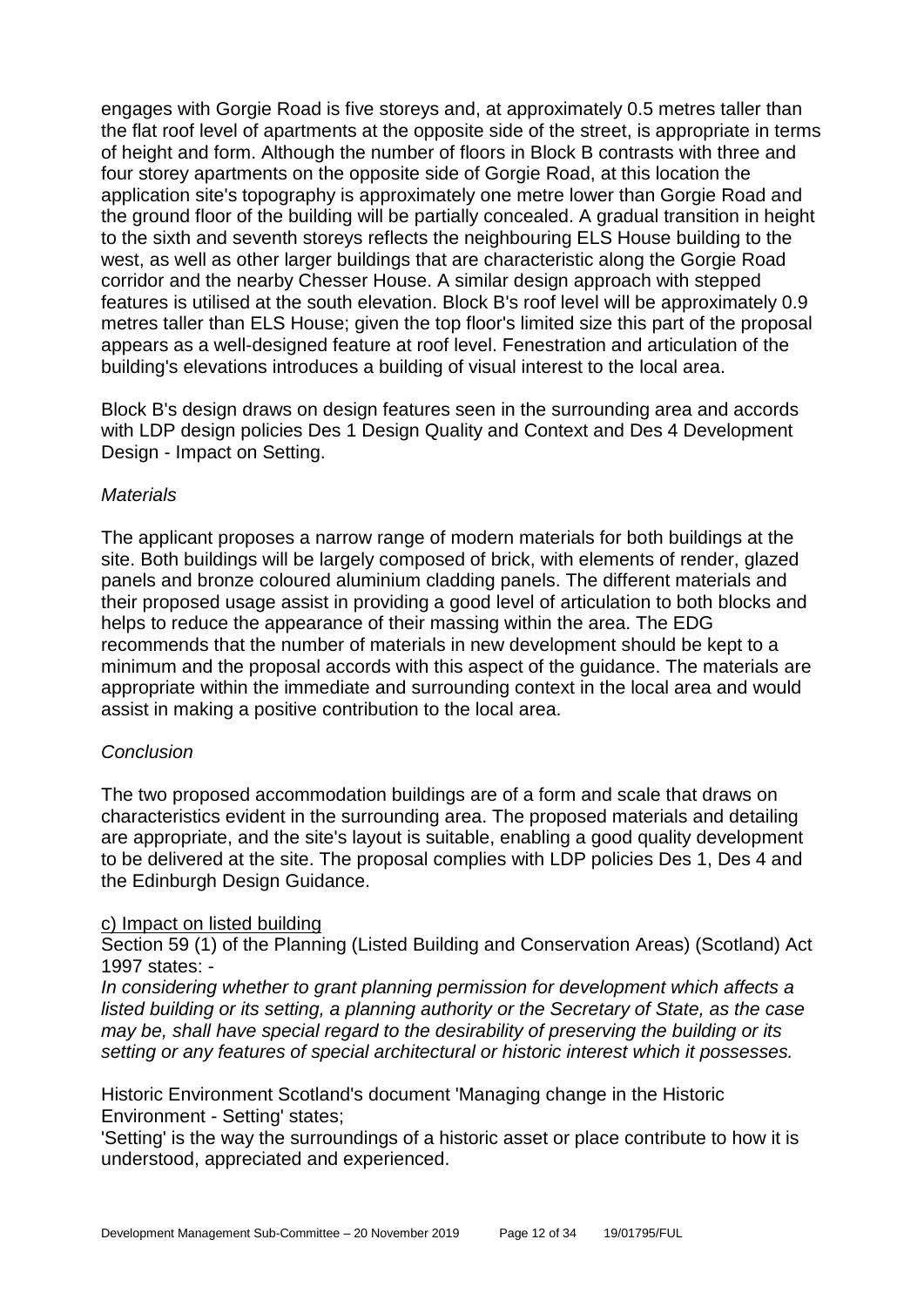The document states that where development is proposed it is important to:

- − Identify the historic assets that might be affected;
- − Define the setting of each historic asset; and
- − Assess the impact of any new development on this.

The adjacent church of Stenhouse and Saughton is a category B listed building. Policy Env 3 of the LDP seeks to ensure that any new development does not impact on the setting of a listed building. Historic Environment Scotland's guidance note 'Managing Change in the Historic Environment (Setting)' also provides relevant guidance with reference to considering effects on a listed building's setting.

The applicant submitted a Heritage Statement in support of the application and asserts that the proposal's impact on the urban setting of the church will be minimal.

The proposed development nearest to the church is set-away from the site's north boundary, which helps to retain the listed building's visual prominence along Gorgie Road. The building line of Block A, which lies approximately 19 metres back from Gorgie Road, would introduce a modern three storey building at part of the church's west boundary, in place of recently demolished industrial buildings. Block A is located at a discreet location in the context of views to the church and does not compete with the listed building visually.

Block B is situated further to the west along the street, approximately 55-60 metres away from the mutual boundary with the church and would be two storeys taller than the church tower. The proposed building would introduce a degree of change to some views to and from the church which has traditionally been surrounded by lower buildings or structures including the former industrial buildings on the site that predated its construction.

Whilst the historic setting of the church at this location has previously been within a mix of commercial/industrial and residential buildings, the introduction of student accommodation in the proposed form would not have a detrimental effect on the immediate or wider setting of the church. Visualisations provided by the applicant demonstrate the surrounding townscape will remain urban in context and despite the introduction of two new buildings, the church will retain a prominent position and maintain a strong visual presence along Gorgie Road and at the junction between Chesser Avenue and Gorgie Road.

The boundary between the proposal and the church will include a combination of railings that match the existing railings and native hedge planting. The record for this listed building specifies that 'simple cast-iron railings' at the church's boundary are in place and the applicant confirms that new railings will match existing. Should permission be granted a condition is recommended to ensure this specific boundary feature is retained.

The proposal will not detract from the listed church's architectural character, appearance, historic interest or setting and complies with the Planning (Listed Buildings and Conservation Areas) (Scotland) Act 1997 and the objectives of LDP policy Env 3 Listed Buildings - Setting.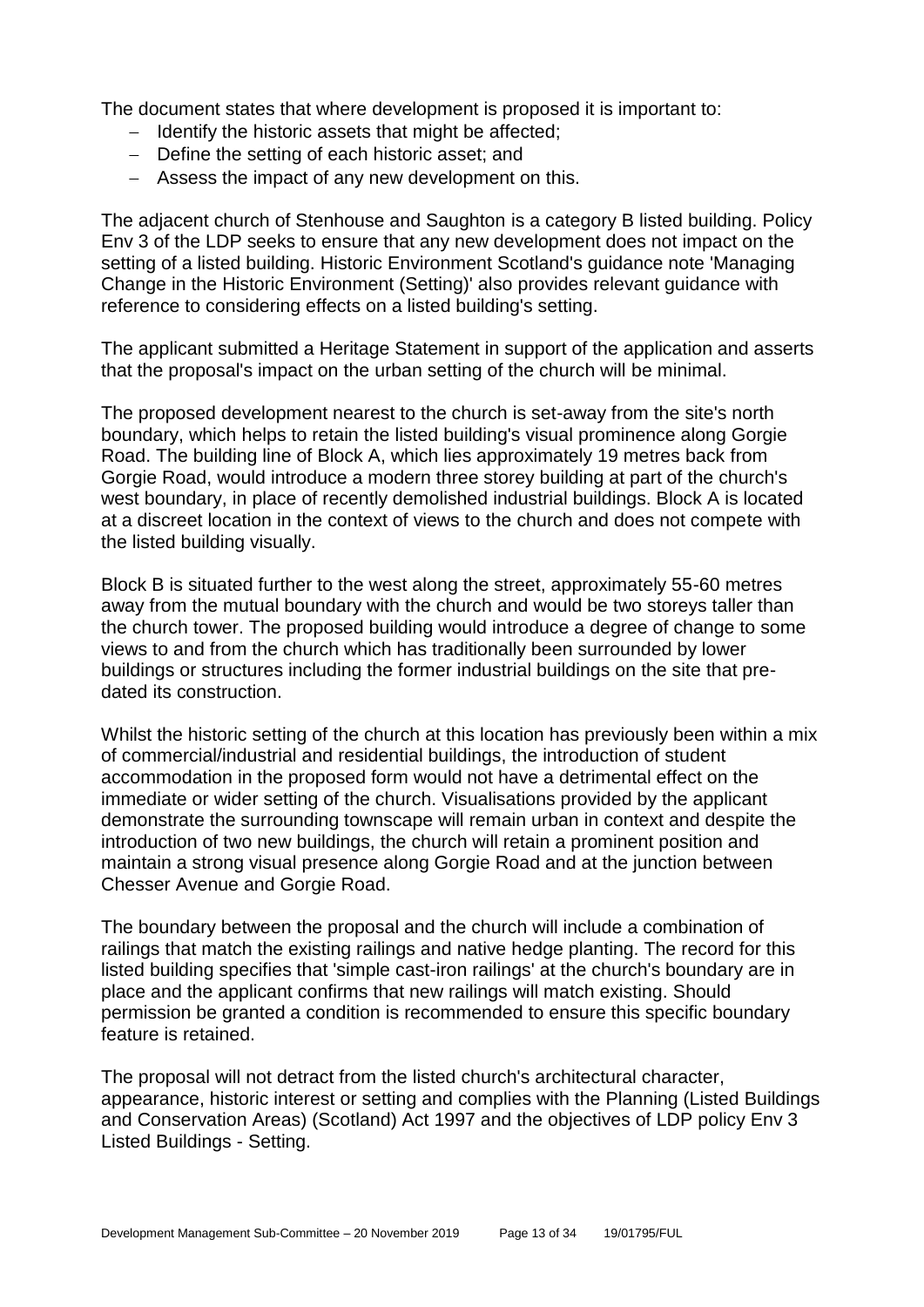#### d) Amenity

Amenity must be considered in the context of LDP policy Des 5 - Amenity and the Edinburgh Design Guidance.

#### *Neighbouring amenity*

The proposed student accommodation is compatible with the surrounding area which is a mixture of commercial, business and residential in character.

The applicant provided a daylight and sunlight study in support of the application which demonstrates that there will be minimal impact on neighbouring properties at the east boundary. Block A will be approximately three metres from the mutual boundary to the east, however the proposed height of two and three storeys means Block A complies with Edinburgh Design Guidance (EDG) requirements for sunlight and overshadowing at numbers 2-4 Chesser Grove. A limited number of angled windows (x28) are included in Block A at the east boundary to minimise the impact of overlooking, and the design approach ensures that a good level of privacy is maintained at numbers 2 and 4 Chesser Grove.

The three-storey element of Block A is approximately six metres from the boundary of numbers 6-8 Chesser Grove. The applicant's daylight assessment identifies two windows in these neighbouring properties would fail the vertical sky component test specified in the EDG, however these are gable windows which are generally not protected. The two affected rooms also have an additional west-facing window that means daylight levels will be retained to a good level for these properties. No habitable student rooms are oriented south on the south-facing gable of Block A at this location and there are no concerns regarding neighbouring privacy or overlooking.

Apartment buildings at 572-580 Gorgie Road opposite the site's north boundary opposite Block B at the site's north boundary will continue to receive adequate levels of daylight and sunlight in line with the EDG.

Boundary treatments with neighbouring properties include a mixture of 1.8 metre railing, hedging, brick wall, screen fencing and these solutions are appropriate within the site's context.

Comments included in representations object to increased activity at the site and possible disturbance from taxis and deliveries, however such activities related to student accommodation are unlikely to be at a scale that deviates from activity usually seen within the urban area of the city.

The proposal is acceptable from the perspective of protecting existing neighbouring amenity and complies with LDP Policy Des 5 (Development Design - Amenity) and the EDG.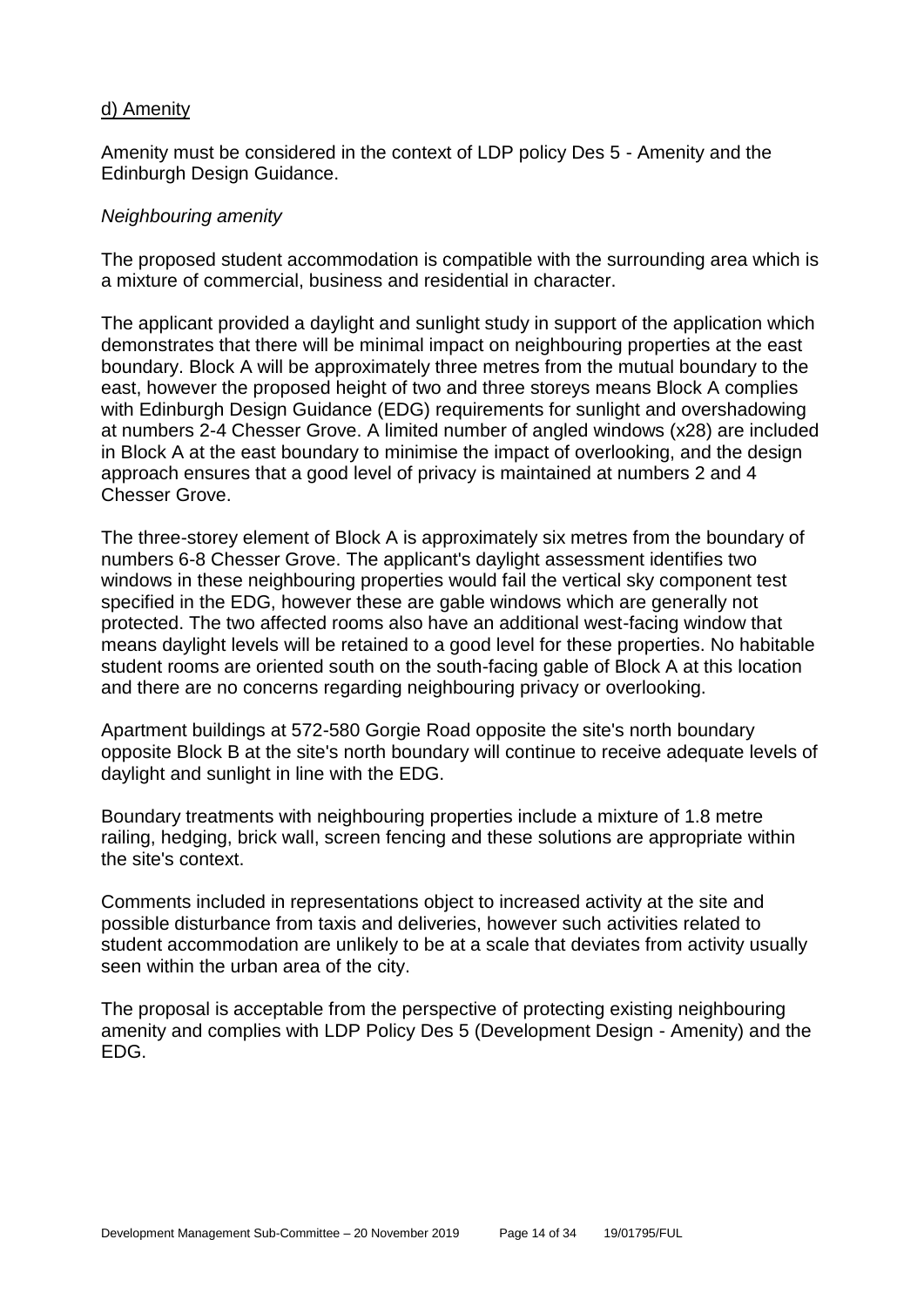#### *Future residents*

The student accommodation proposes 248 bedrooms in total and comprises a mixture of studios and cluster apartments. The mix of accommodation is consistent with the Council's Student Housing Guidance and room sizes are acceptable. Areas of internal amenity include a common room, gym and cinema. External amenity areas shown on the conceptual landscape plan comprise approximately 10% of the site's overall area and include an area of amenity grass to the south of the site and a landscaped courtyard set within the context of Block A. Other landscaped areas around the Water of Leith will provide a good landscape setting for future residents as well. New external amenity areas will receive adequate daylight in line with the standards set out in the EDG.

The applicant's daylight study confirms that 11 no. bedrooms at the ground floor of the proposed buildings, five in Block A and six in Block B, will not meet the daylight standards set out in the EDG. Despite this minor deviation from the guidance, 95.5% of the development complies with the daylighting methodology outlined in the Council's guidance and overall a good level of internal amenity is provided for future residents.

The applicant submitted a noise impact assessment in support of the application which considers the potential for noise impacts from surrounding roads and the plant and operational activities at the adjacent gym building at the site. Windows of both blocks that are in close proximity to Gorgie Road and the plant for the adjacent gym building will be closed and fitted with appropriate glazing to ensure a suitable level of internal amenity. Environmental Protection is satisfied with this approach and in the event that planning permission is granted a condition is recommended to ensure suitable noise mitigation measures are secured at the site.

Future residents are provided with good quality accommodation despite a small deviation from the EDG daylighting standards at ground level for a low number of bedrooms. The proposal broadly accords with the objectives of LDP policy Des 5 Development Design - Amenity and the Council's guidance.

#### e) Transport

Parking Standards allow for a zero-parking approach for student accommodation where justified. With reference to vehicles, the proposal includes four accessible car parking spaces and twelve motorcycle parking spaces. There is no other car parking provision on-site. Following the submission of a parking survey in support of the application which indicates adequate capacity on surrounding streets for any possible parking generated by the proposal, the Roads Authority is satisfied with the level of proposed parking due to the site's location along a well-served road for public transport. The applicant has indicated in the supporting Transport Statement that it will explore the possibility of introducing a car club space with the delivery of the proposal, however this is not a required planning contribution.

Two hundred and fifty-four secure cycle parking spaces are provided on site and this provision accords with the Council's Parking Standards. In compliance with LDP policy Des 7 Layout Design criteria e) and f), a three metre internal path to cater for pedestrians and cyclists wishing to reach the secure gated access and the path/road network at the south of the site is also included. This connection offers a degree of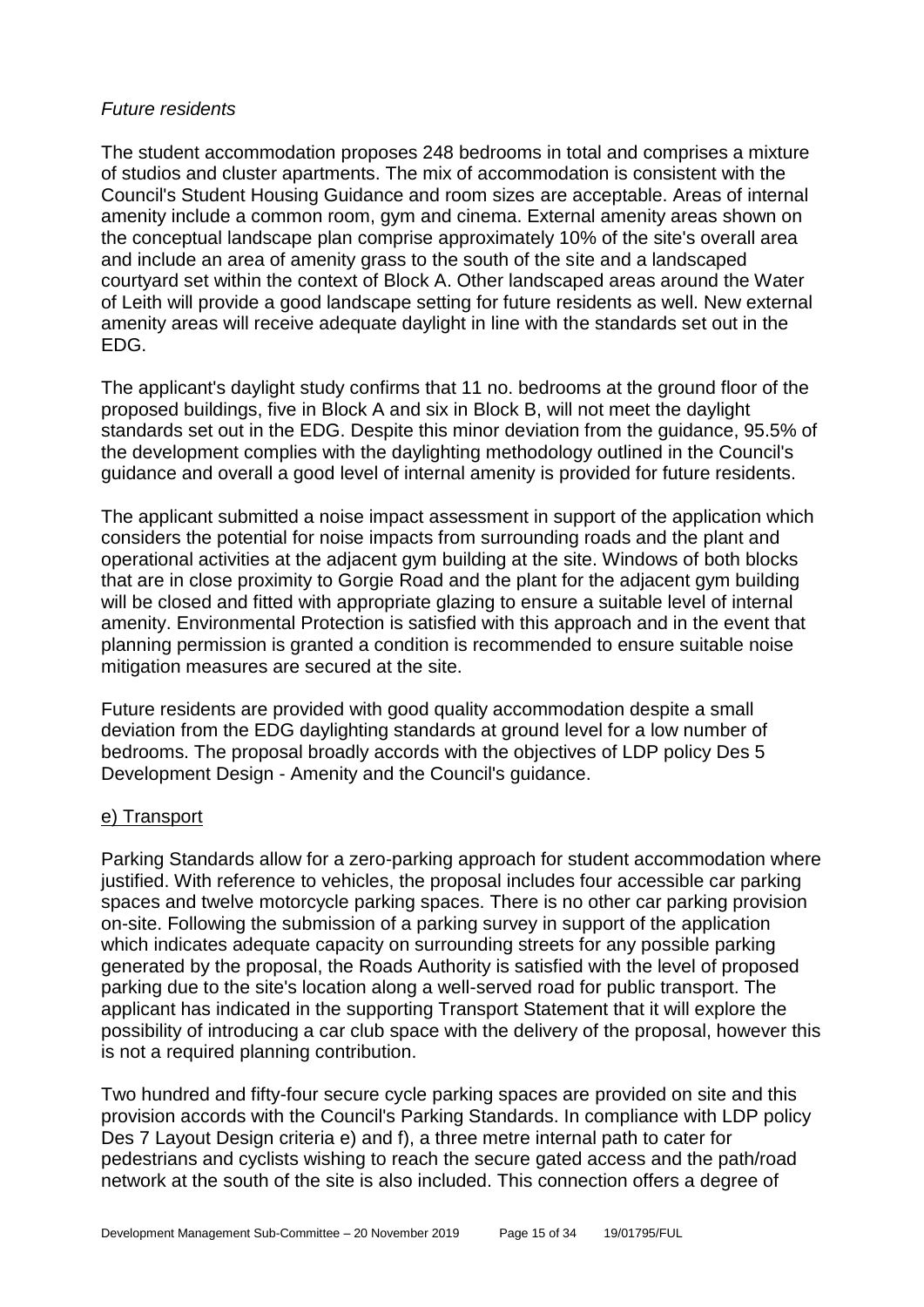permeability through the site and offers a safe route for future residents travelling south of the site where many local amenities are located along Chesser Avenue. The site is also well located for walking and cycling due to its proximity to the Water of Leith Walkway which also offers connections to the wider path network in the area.

A swept-path analysis has demonstrated that the proposed development can be safely accessed and serviced by a refuse vehicle via the main site access from Gorgie Road.

The proposal accords with LDP policies Tra 2 Private Car Parking and Tra 3 Private Cycle Parking and the Council's parking standards.

#### f) Air Quality

The site is located along Gorgie Road which forms part of the City Centre Air Quality Management Area (AQMA). The applicant submitted an Air Quality Impact Assessment with the application which establishes that the proposed development will not adversely affect air quality in the local area. The application site is situated in a sustainable location with regard to availability of public transport and 100% cycle parking has been included at the site to encourage active travel. Parking for vehicles is limited to four accessible car spaces and twelve motorcycle spaces which minimises vehicle usage by future residents. The applicant has also demonstrated that emissions from plant and the proposed energy centre within the site will comply with criteria in the Clean Air Act 1993.

Neither SEPA nor the Council's Environmental Protection service object to the proposal and the objectives of LDP policy Env 22 Pollution and Air, Water and Soil Quality are satisfied.

#### g) Other material considerations

#### *Flood risk & drainage*

Comments received in consultation with SEPA and the Council's Flood Prevention service do not raise any concerns. The applicant has maintained a suitable set-back distance from the Water of Leith and finished floor levels for the development are acceptable. Whilst there are no specified plans to implement further flood prevention works at this part of the Water of Leith at the present time the applicant has also demonstrated that the proposal would not be prejudicial to any future flood prevention works at this location.

The proposal accords with LDP policy Env 21 Flood Protection.

#### *Trees*

The applicant has submitted a Tree Survey report in support of the application which identifies trees and root protection areas, and it is confirmed that the development is not inhibited by trees at the site. Twenty two trees of varying ages and condition are situated within the west part of the site adjacent to the Water of Leith, forming part of the Nature Conservation Site. Many of the trees at the site are ivy covered and various management measures are suggested for trees at this part of the site.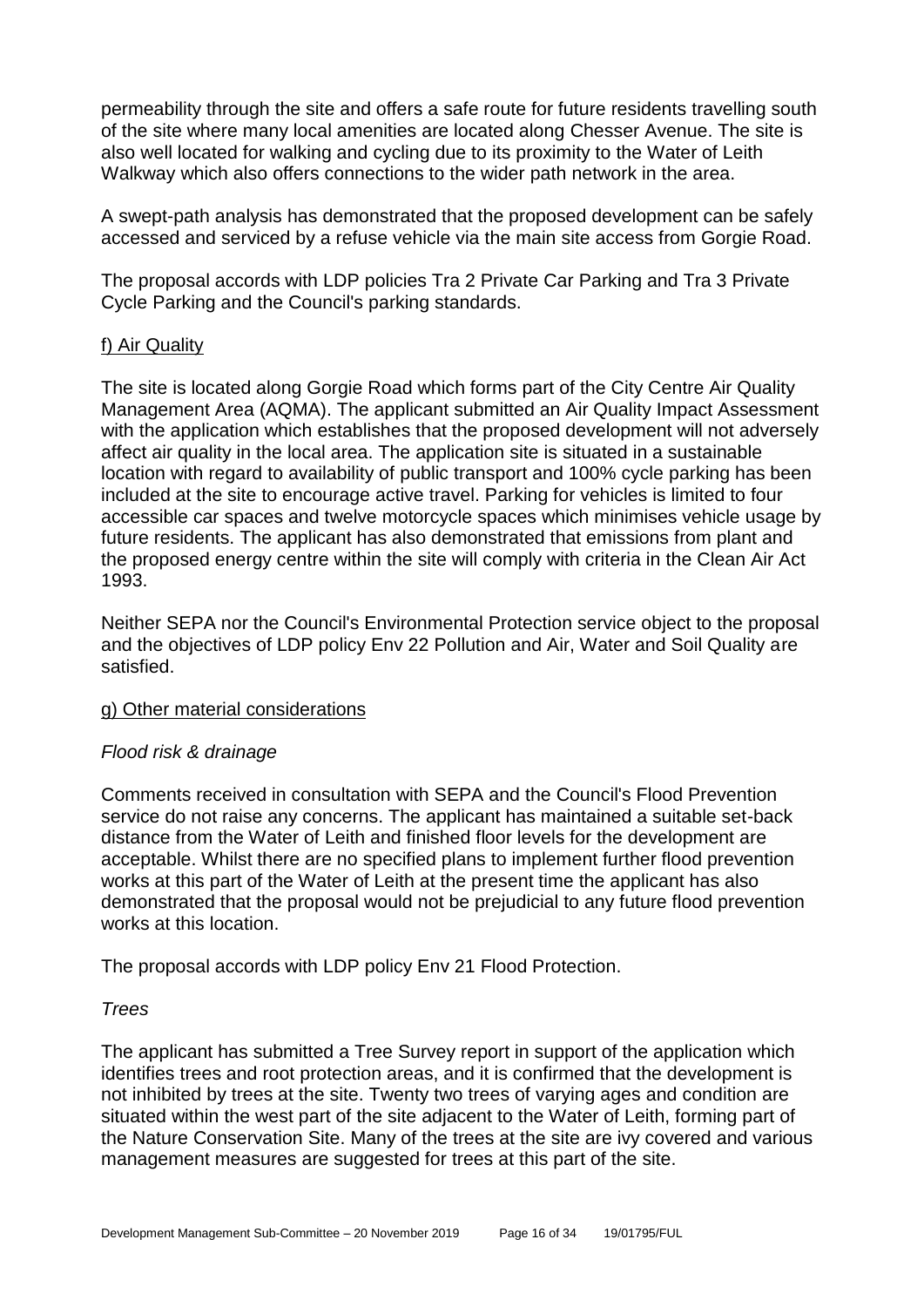A concept landscape plan was submitted by the applicant. The concept landscape plan recognises the principle of the Water of Leith corridor as a Nature Conservation Site and a degree of management is proposed including removal of smaller trees that have been surveyed as being unsuitable for retention in the Tree Survey report. If committee is minded to grant planning permission for this application, it is recommended that a condition requiring a tree protection plan and a detailed landscape scheme including a planting and maintenance plan for the site, is provided by the applicant.

#### *Protected Species*

The applicant submitted information in support of the application with reference to species and habitats at the site. The initial walkover survey established that there was no evidence of otter, badger, or water vole at the application site. It was established that Otters use the Water of Leith in the nearby area. A cluster of ivy-clad trees along the western boundary was identified to offer roost potential for summer-roosting bats; a subsequent bat survey established that roosting bats are not a constraint to development at the site. Any clearance works, works to trees or demolition will be required to comply with relevant wildlife legislation and regulations. Should committee grant planning permission it is recommended that an informative relating to nature conservation measures, such as the inclusion of bat boxes along the Water of Leith and the orientation of lighting away from the river, be included.

The proposal has demonstrated compliance with the objectives of LDP policy Env 16 Species Protection.

#### *Archaeology*

Policy Env 9 Development of Sites of Archaeological Significance within the LDP sets out the requirements with regard to the city's archaeological resource(s). Following a review of the applicant's Written Scheme of Investigation, the City Archaeologist recommends that a programme of archaeological work is undertaken in the part of the site that would contain Block B. A condition can be attached to a decision notice if the committee decide to approve this application, thereby ensuring the development would comply with LDP policy Env 9.

#### h) Sustainability

The applicant submitted a sustainability statement in support of the application which specifies that use of water efficient fittings, suitable waste storage facilities, sourcing of timber and use of non-uPVC windows will be explored. The building will be subject to Scottish Building Regulations with reference to sustainability requirements for the building. The site is also brownfield and well-connected with the city's urban area for active travel and public transport.

The proposal accords with LDP Policy Des 6.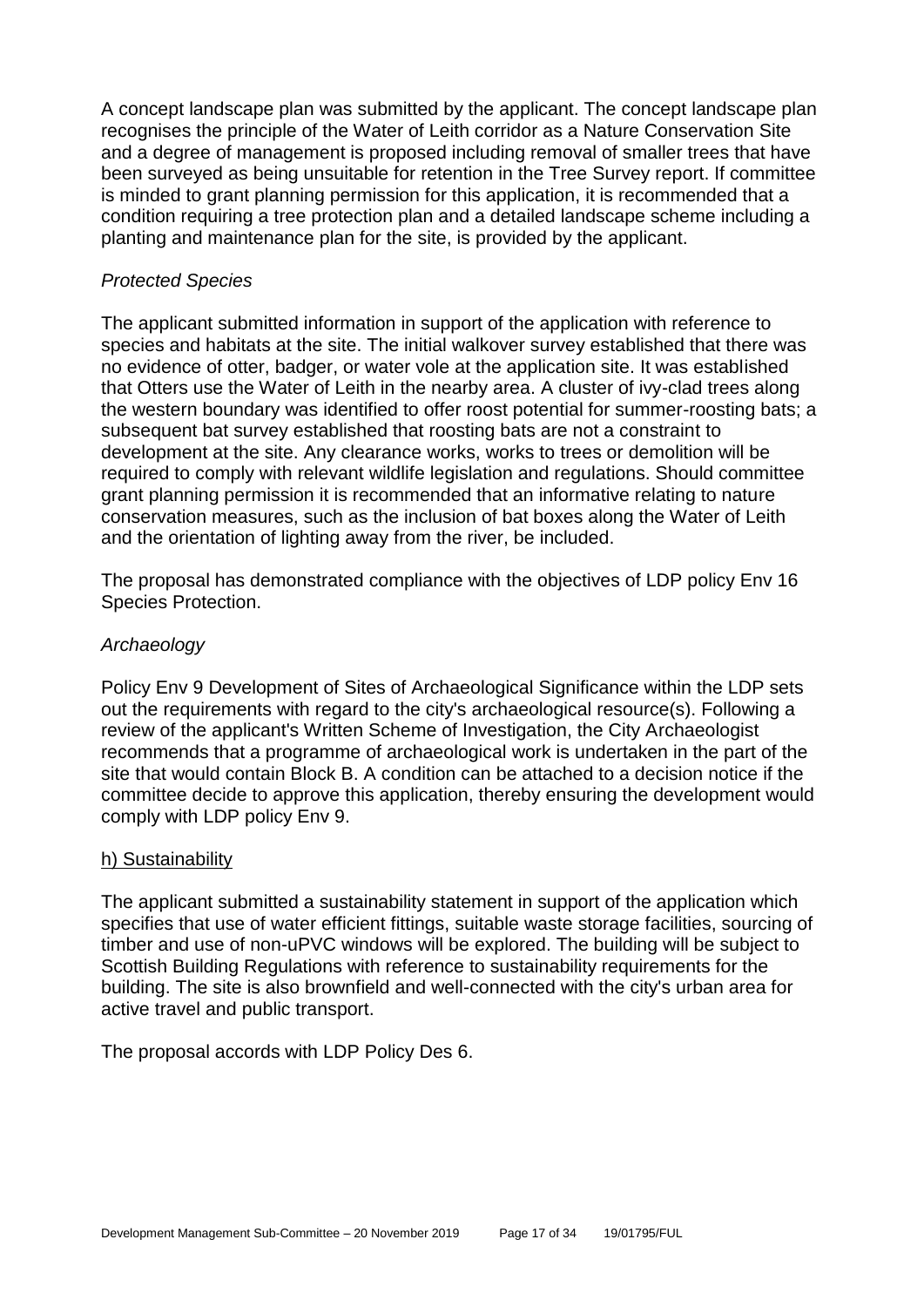#### i) Equalities

The applicant confirms that 25 accessible cluster rooms and three accessible studios will feature as part of the proposal. Matters relating to internal building design such as hand rails and access will be addressed through Scottish Building Regulation requirements and compliance with the provisions of the Equality Act 2010. Four accessible parking spaces are also provided at the site.

There are no impacts relating to equalities.

#### j) Issues raised in representations

#### **Material objections**

- − Opposition to student accommodation rather than providing affordable housing addressed in Section 3.3 a);
- − Impact on daylight and views from height and proximity of buildings addressed in Section 3.3 d);
- − Privacy concerns addressed in Section 3.3 d);
- − Impact on parking in surrounding streets addressed in Section 3.3 e);
- − Over-provision of student accommodation in the area addressed in Section 3.3 a);
- − Scale of buildings proposed excessive addressed in Section 3.3 b); and
- − Disruption from noise and increased activity at the site addressed in Section 3.3 d).

#### **Support**

Broad satisfaction with the proposal's response to the setting of the listed church, the proposed use of the site and the possibility of positive economic impact in the area - addressed in Sections 3.3 a) and c).

#### **Neutral comments**

- − Support for re-development of the site addressed in Section 3.3 a);
- − Concern over building height and impact on neighbouring daylight/sunlight addressed in Sections 3.3 a) and d);
- − Efforts to preserve the river bank positive addressed in Section 3.3 b);
- − Negative impact of tall building on setting of the river corridor an impact on species from light disturbance - addressed in Sections 3.3 b) and g); and
- − Non-compliance with Edinburgh Design Guidance 15m set-back from Water of Leith at brownfield sites - addressed in Section 3.3 b).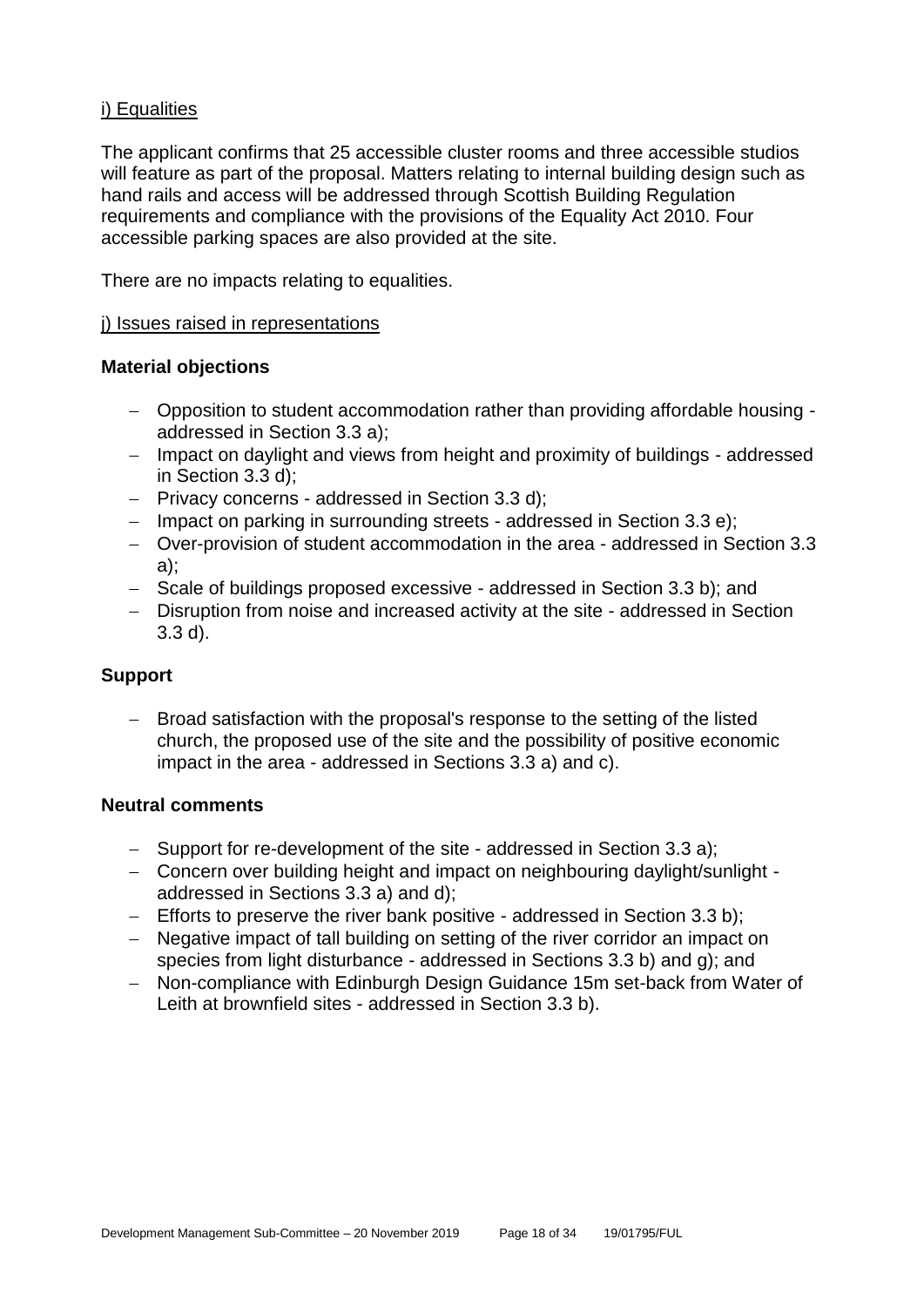#### **Non-material comments**

- − Loss of private view to Pentlands from property private views are not protected in planning legislation;
- − Disturbance, litter and anti-social behaviour from students managed student accommodation is compatible within the urban area; and
- − Concern regarding title deeds and access rights this is a civil matter that is not considered in planning legislation.

#### **Conclusion**

The proposal accords with LDP policy Emp 9 and the broad objectives of LDP policy Hou 8. However, the proposal is contrary to Local Development Plan policy Hou 1 and the Council's non-statutory Student Housing Guidance (February 2016) which expands upon the objectives of LDP policy Hou 8, as it does not deliver housing at the site.

The proposal gives special regard to the adjacent listed church and its setting and complies with the requirements of the Planning (Listed Building and Conservation Areas) (Scotland) Act 1997 and the objectives of LDP policy Env 3 Listed Buildings - Setting.

The proposed student accommodation at this site is of an appropriate design and appearance in compliance with LDP policies Des 1, Des 4 and Des 10. The objectives of LDP policy Des 5 are achieved; privacy and amenity of neighbouring properties is maintained to an acceptable level and future residents will experience a good quality of internal and external amenity.

Taking a balanced view of development plan and associated guidance objectives, the proposal is not considered acceptable in principle as general housing is not included as a proportion of development at the site in combination with the student accommodation. There are no material considerations that outweigh this conclusion.

It is recommended that this application be Refused for the reasons below.

#### **3.4 Conditions/reasons/informatives**

#### **Reasons**: -

1. The proposal is contrary to the broad housing objectives of Local Development Plan Policies including Hou 1 and the Council's non-statutory Student Housing Guidance as no general housing is proposed as part of the development, to the detriment of balanced housing and accommodation delivery in the city.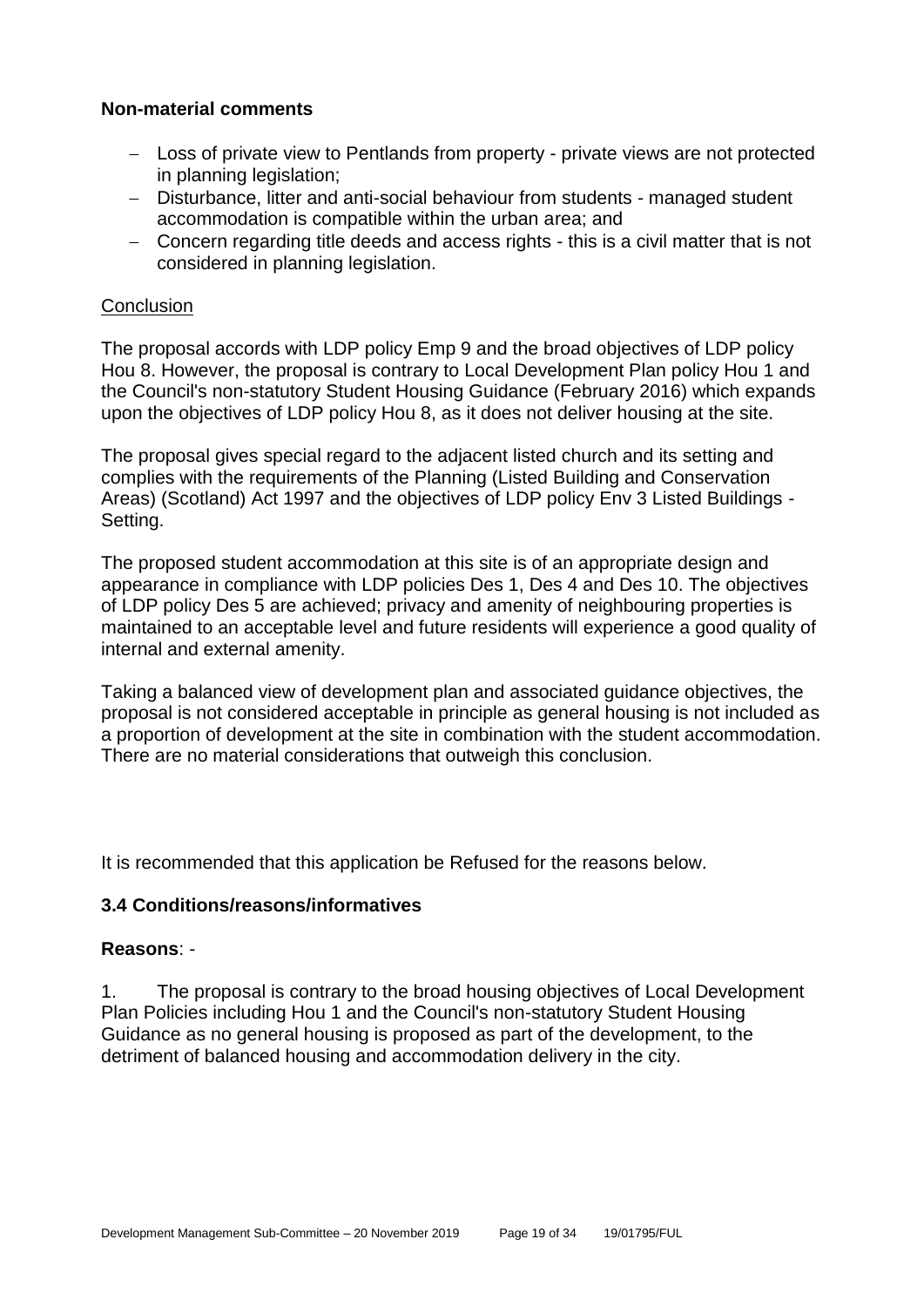### **Financial impact**

#### **4.1 The financial impact has been assessed as follows:**

There are no financial implications to the Council.

### **Risk, Policy, compliance and governance impact**

**5.1** Provided planning applications are determined in accordance with statutory legislation, the level of risk is low.

#### **Equalities impact**

#### **6.1 The equalities impact has been assessed as follows:**

The application has been considered and has no impact in terms of equalities or human rights.

#### **Sustainability impact**

#### **7.1 The sustainability impact has been assessed as follows:**

This application meets the sustainability requirements of the Edinburgh Design Guidance.

#### **Consultation and engagement**

#### **8.1 Pre-Application Process**

Pre-application discussions took place on this application.

#### **8.2 Publicity summary of representations and Community Council comments**

Neighbours were notified on 17 April 2019 and 21 days were allowed for comments. The application appeared on the weekly list on 23 April 2019 and was advertised on 30 April 2019. Seven representations comprising four objections, two neutral comments and one comment of support were received.

Hutchison/Chesser Community Council did not provide comments on this application.

A full assessment of the representations can be found in the main report in the Assessment section.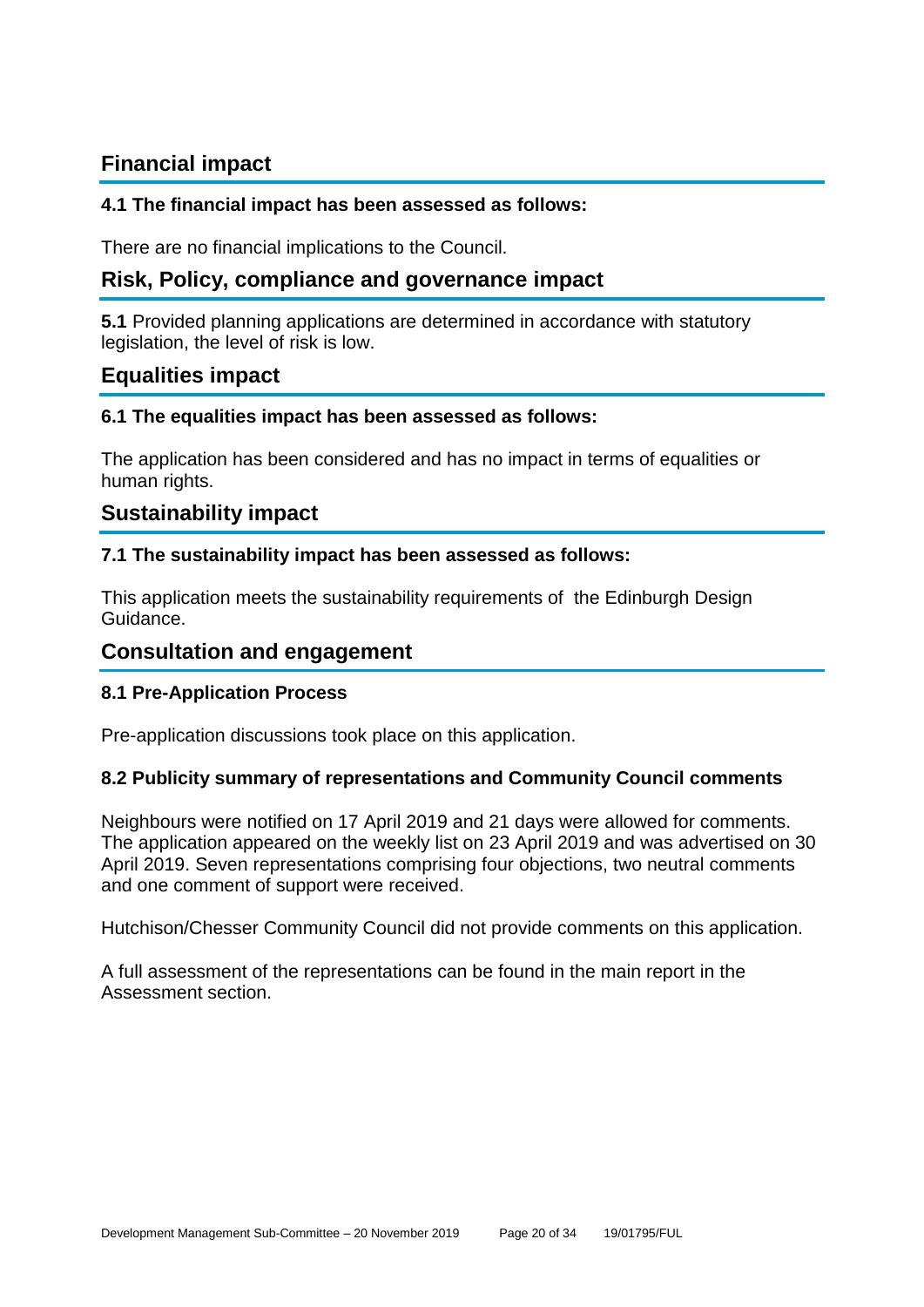### **Background reading/external references**

- To view details of the application go to
- [Planning and Building Standards online services](https://citydev-portal.edinburgh.gov.uk/idoxpa-web/search.do?action=simple&searchType=Application)
- [Planning guidelines](http://www.edinburgh.gov.uk/planningguidelines)
- [Conservation Area Character Appraisals](http://www.edinburgh.gov.uk/characterappraisals)
- [Edinburgh Local Development Plan](http://www.edinburgh.gov.uk/localdevelopmentplan)
- [Scottish Planning Policy](http://www.scotland.gov.uk/Topics/Built-Environment/planning/Policy)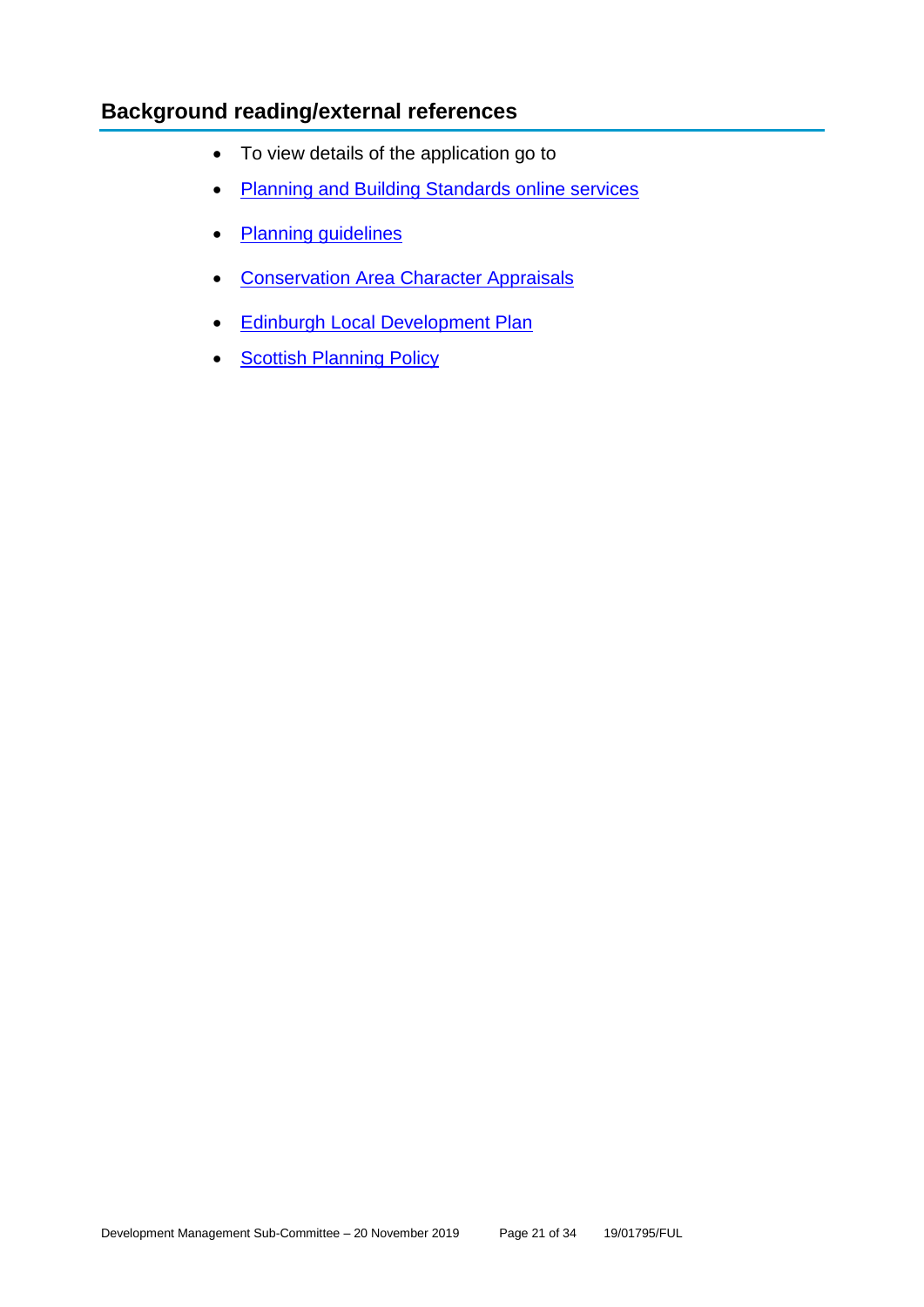| <b>Statutory Development</b><br><b>Plan Provision</b> | The application site is shown to be in the Urban Area in<br>the adopted Edinburgh Local Development Plan (LDP).<br>A small portion of the site is within an area designated<br>in the LDP as Open Space and a Local Nature<br><b>Conservation Site.</b> |
|-------------------------------------------------------|---------------------------------------------------------------------------------------------------------------------------------------------------------------------------------------------------------------------------------------------------------|
| Date registered                                       | 11 April 2019                                                                                                                                                                                                                                           |
| <b>Drawing numbers/Scheme</b>                         | 01,02,03A-18A,20A,21A,22-24,26,                                                                                                                                                                                                                         |

**David R. Leslie** Chief Planning Officer PLACE The City of Edinburgh Council

Contact: Sean Fallon, Planning Officer E-mail: [sean.fallon@edinburgh.gov.uk Tel:](mailto:sean.fallon@edinburgh.gov.uk%20Tel) 0131 469 3412

### **Links - Policies**

#### **Relevant Policies:**

#### **Relevant policies of the Local Development Plan.**

LDP Policy Des 1 (Design Quality and Context) sets general criteria for assessing design quality and requires an overall design concept to be demonstrated.

LDP Policy Des 3 (Development Design - Incorporating and Enhancing Existing and Potential Features) supports development where it is demonstrated that existing and potential features have been incorporated into the design.

LDP Policy Des 4 (Development Design - Impact on Setting) sets criteria for assessing the impact of development design against its setting.

LDP Policy Des 5 (Development Design - Amenity) sets criteria for assessing amenity.

LDP Policy Des 6 (Sustainable Buildings) sets criteria for assessing the sustainability of new development.

LDP Policy Des 7 (Layout design) sets criteria for assessing layout design.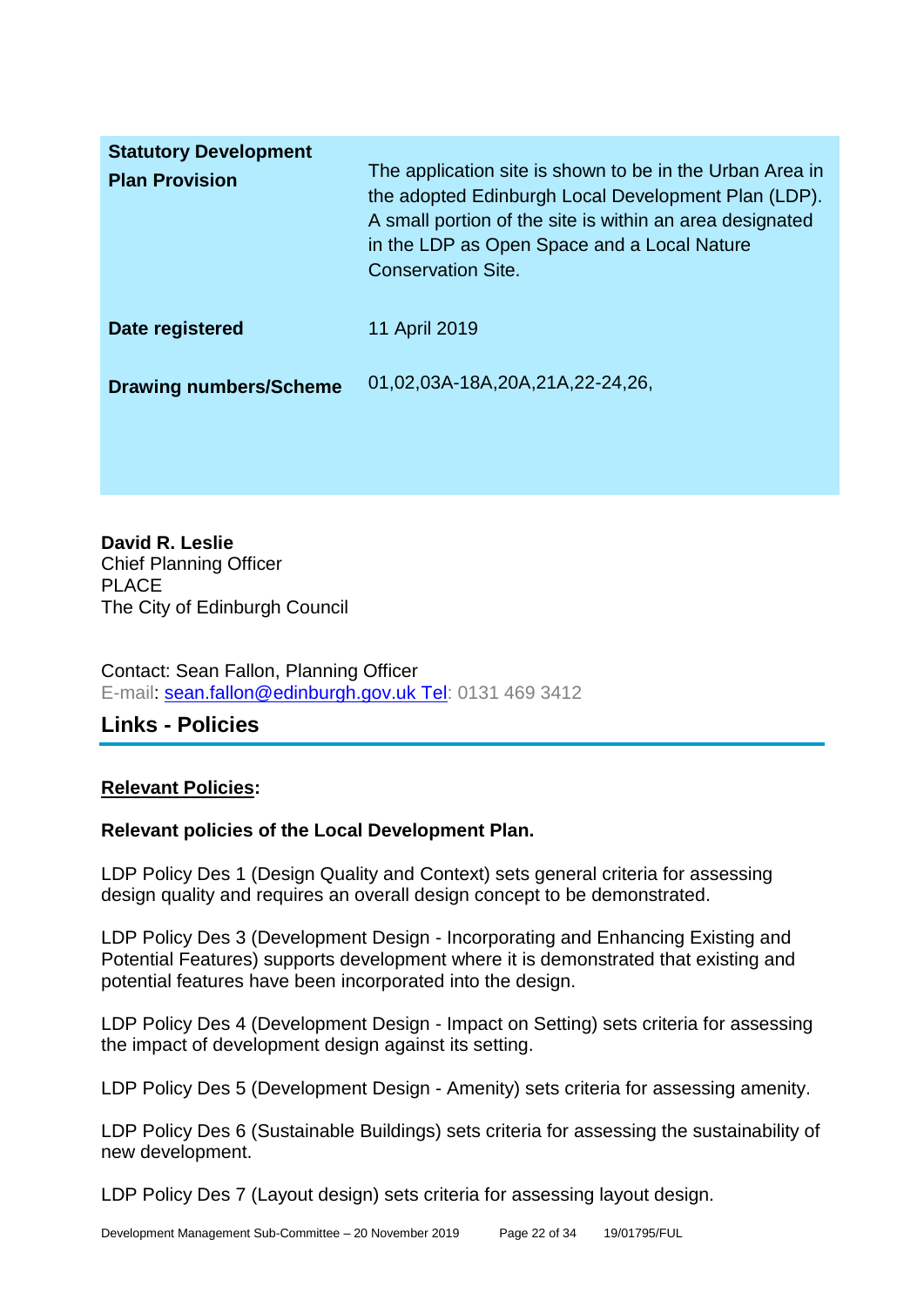LDP Policy Des 8 (Public Realm and Landscape Design) sets criteria for assessing public realm and landscape design.

LDP Policy Des 10 (Waterside Development) sets criteria for assessing development on sites on the coastal edge or adjoining a watercourse, including the Union Canal.

LDP Policy Env 3 (Listed Buildings - Setting) identifies the circumstances in which development within the curtilage or affecting the setting of a listed building will be permitted.

LDP Policy Env 8 (Protection of Important Remains) establishes a presumption against development that would adversely affect the site or setting of a Scheduled Ancient Monument or archaeological remains of national importance.

LDP Policy Env 9 (Development of Sites of Archaeological Significance) sets out the circumstances in which development affecting sites of known or suspected archaeological significance will be permitted.

LDP Policy Env 12 (Trees) sets out tree protection requirements for new development.

LDP Policy Env 15 (Sites of Local Importance) identifies the circumstances in which development likely to affect Sites of Local Importance will be permitted.

LDP Policy Env 16 (Species Protection) sets out species protection requirements for new development.

LDP Policy Env 18 (Open Space Protection) sets criteria for assessing the loss of open space.

LDP Policy Env 21 (Flood Protection) sets criteria for assessing the impact of development on flood protection.

LDP Policy Env 22 (Pollution and Air, Water and Soil Quality) sets criteria for assessing the impact of development on air, water and soil quality.

LDP Policy Emp 9 (Employment Sites and Premises) sets out criteria for development proposals affecting business and industrial sites and premises.

LDP Policy Hou 1 (Housing Development) sets criteria for assessing the principle of housing proposals.

LDP Policy Hou 8 (Student Accommodation) sets out the criteria for assessing purpose-built student accommodation.

LDP Policy Tra 2 (Private Car Parking) requires private car parking provision to comply with the parking levels set out in Council guidance, and sets criteria for assessing lower provision.

LDP Policy Tra 3 (Private Cycle Parking) requires cycle parking provision in accordance with standards set out in Council guidance.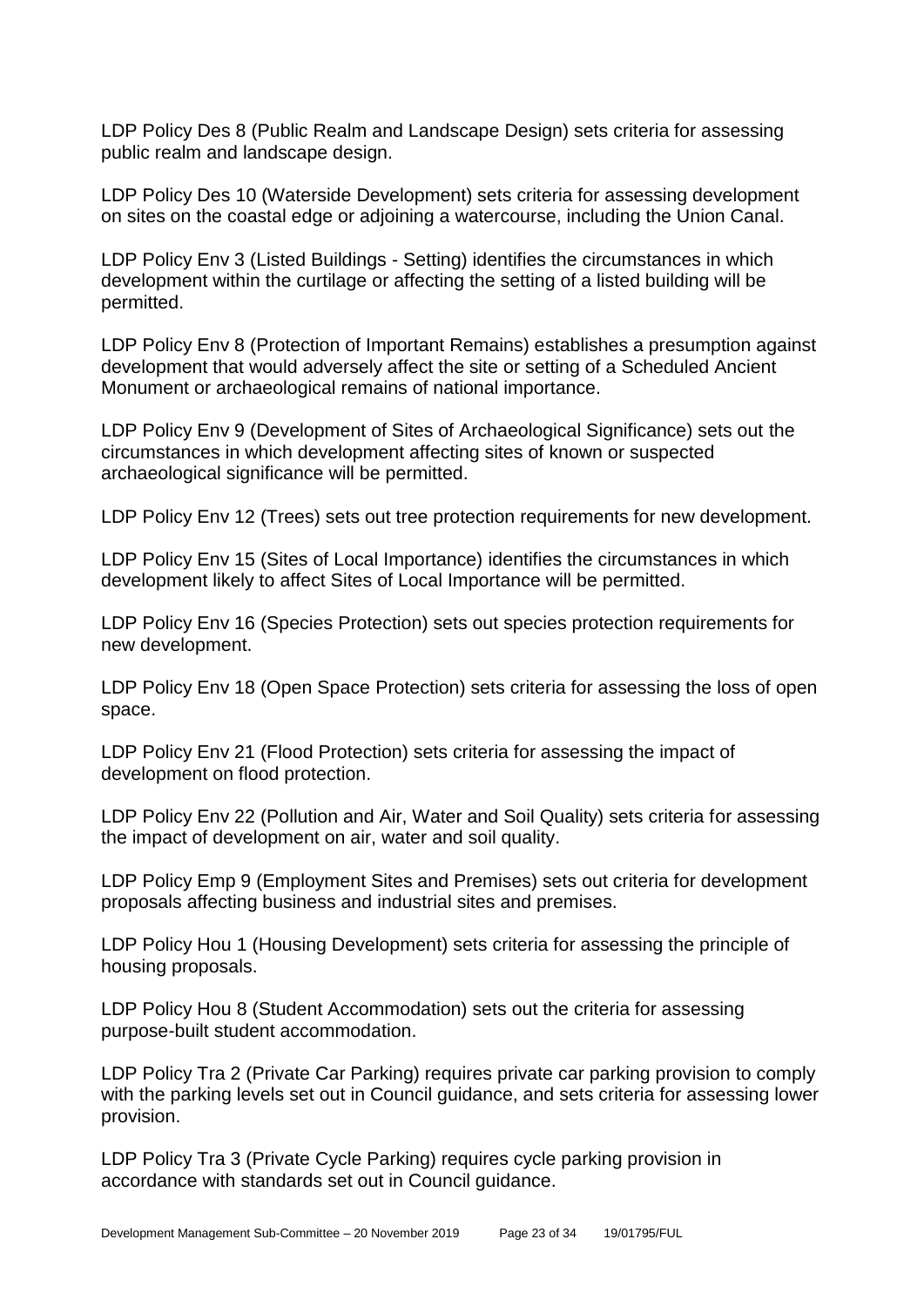LDP Policy Tra 4 (Design of Off-Street Car and Cycle Parking) sets criteria for assessing design of off-street car and cycle parking.

#### **Relevant Non-Statutory Guidelines**

**Non-statutory guidelines** Student Housing Guidance interprets local plan policy, supporting student housing proposals in accessible locations provided that they will not result in an excessive concentration.

**Non-Statutory guidelines** Edinburgh Design Guidance supports development of the highest design quality and that integrates well with the existing city. It sets out the Council's expectations for the design of new development, including buildings, parking, streets and landscape, in Edinburgh.

LDP Policy Des 2 (Co-ordinated Development) establishes a presumption against proposals which might compromise the effect development of adjacent land or the wider area.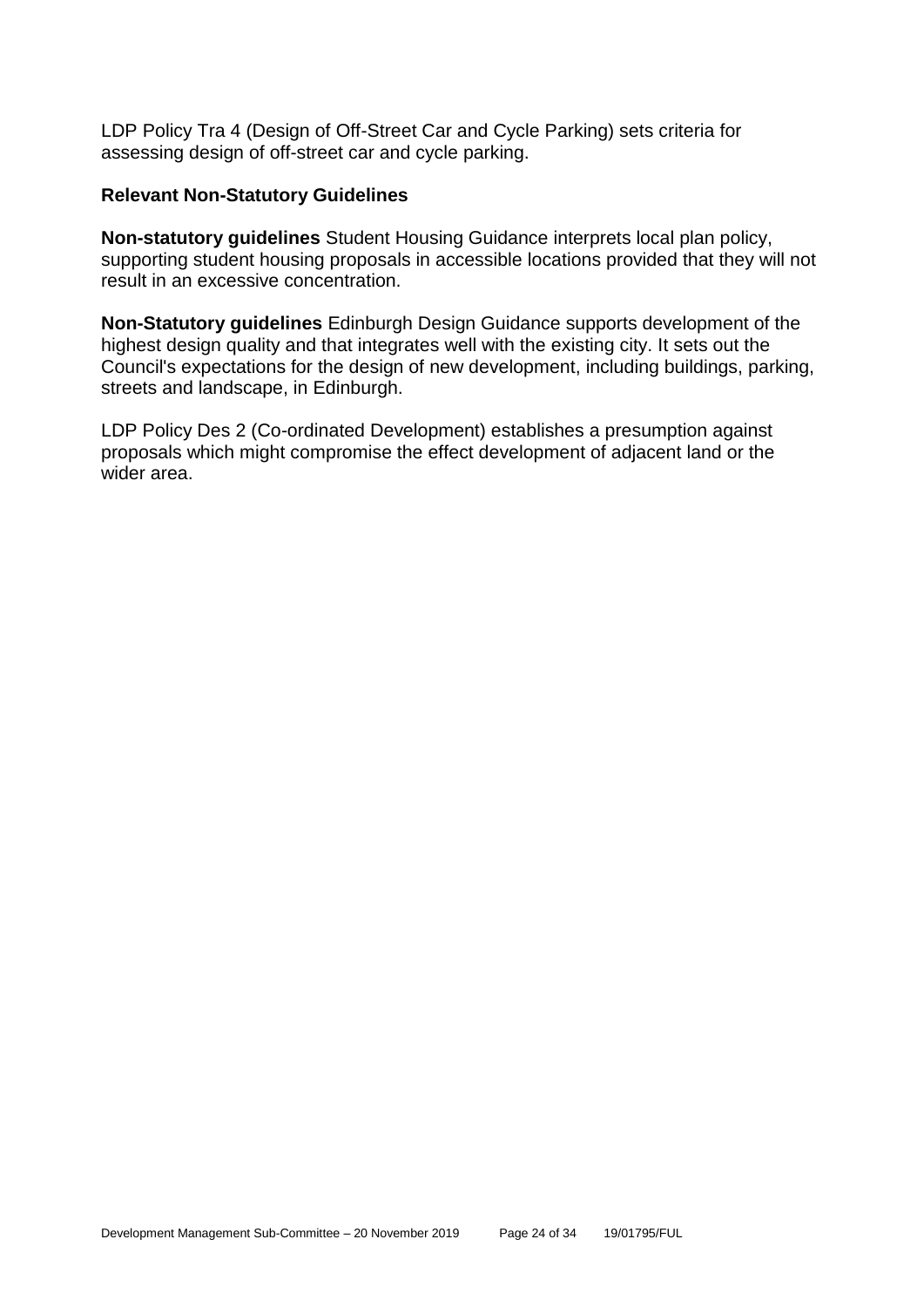# **Appendix 1**

**Application for Planning Permission 19/01795/FUL At 543 Gorgie Road, Edinburgh, EH11 3AR Erection of purpose built student accommodation, ancillary uses and associated landscaping and infrastructure.**

#### **Consultations**

#### **Archaeology comment**

*The site occurs on the southern bank of the Water of Leith adjacent to a historic crossing point of the medieval road running west of Edinburgh towards West Lothian. As outlined in the application's accompanying Heritage Statement undertaken by AOC Archaeology Group the site was identified as having archaeological interest not only in relation to the historic crossing point but also regarding late-Victorian / early 20th century industrial development.* 

*This necessitated the undertaking of an archaeological evaluation in 2019. Although the results had demonstrated that 20th century use, and recent demolition activities had had a potential significant adverse effect, due to the latter not all, of the area was open to investigation* 

*Accordingly, this application must be considered under terms Scottish Government's Our Place in Time (OPIT) and Scottish Planning Policy (SPP), Historic Environment Scotland's Policy Statement (HESPS) (2016) and Archaeology Strategy and also CEC's Edinburgh Local Development Plan (2016) Policy ENV9. The aim should be to preserve archaeological remains in situ as a first option, but alternatively where this is not possible, archaeological excavation or an appropriate level of recording may be an acceptable alternative.*

*The proposed scheme will also require significant ground-breaking works relating to construction. However given the results of the evaluation such potential impacts are confined to the proposed new riverside block of student flats. The evaluation results indicate that the remainder of the site has no or little potential for archaeological survival. It is therefore recommended that a programme of archaeological work is undertaken prior to/during the development of this riverside block. This is required to fully excavate, record and analysis any significant remains that may be affected by its construction.* 

*It is recommended that the following condition is attached to ensure that undertaking of the above archaeological work;* 

*'No development shall take place on the site until the applicant has secured and implemented a programme of archaeological work (excavation, reporting and analysis and publication) in accordance with a written scheme of investigation which has been submitted by the applicant and approved by the Planning Authority.'*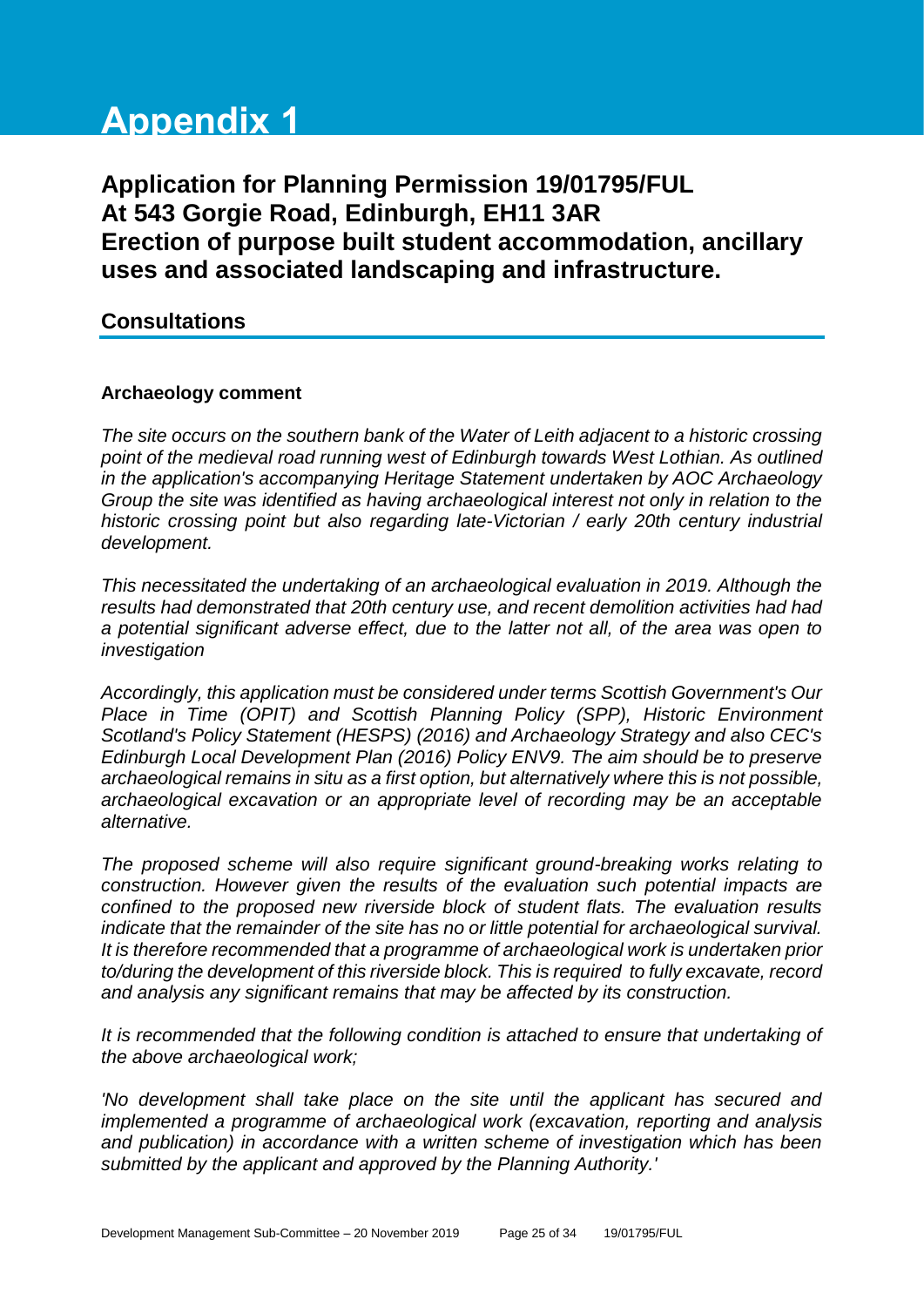*The work must be carried out by a professional archaeological organisation, either working to a brief prepared by CECAS or through a written scheme of investigation submitted to and agreed by CECAS for the site. Responsibility for the execution and resourcing of the programme of archaeological works and for the archiving and appropriate level of publication of the results lies with the applicant.*

#### **Flood Prevention comment**

*1. Planning Committee on 30 March 2017 approved the permanent implementation of the certification procedure in the assessment of the flooding impact of new development during the planning application process.*

*2. The applicant has not completed a self-certification checklist or declaration for this application covering the design of the surface water network. The checklist should be completed to provide a summary of the information submitted in support of the application. As this development is classed as a major development under Planning definition then an independent consultant is required to check the design and submission. They must then sign the required declaration for inclusion with the application prior to issue to CEC Flood Prevention.*

*3. The applicant has not completed a declaration for this application covering the flood risk assessment. As this development is classed as a major development under Planning definition then an independent consultant is required to check the design and submission. They must then sign the required declaration for inclusion with the application prior to issue to CEC Flood Prevention.*

*4. The proposed surface water discharge rate of 4.9l/s is greater than the CEC guidance of 4.5l/s/ha of impermeable area. However on this occasion CEC are willing to accept the proposed discharge rate.*

*5. Please identify existing and proposed surface water flow paths on drawings. This can be achieved by taking the existing site survey and over-marking arrows to denote falls and then completing the same with the post-development arrangement. This should include runoff from outwith the site, from unpaved areas within the site, and from paved areas in events which exceed the capacity of the drainage system. The purpose of these drawings is twofold. Firstly to understand if there is any significant re-direction of surface flows to surrounding land and secondly to identify if surface water will flow towards property entrances.*

#### **Flood Prevention further comment**

*Thank you for the additional information. I have reviewed the documents and we are happy for this application to be determined with no further comment from our department.* 

#### **SEPA comment**

*Advice for the planning authority*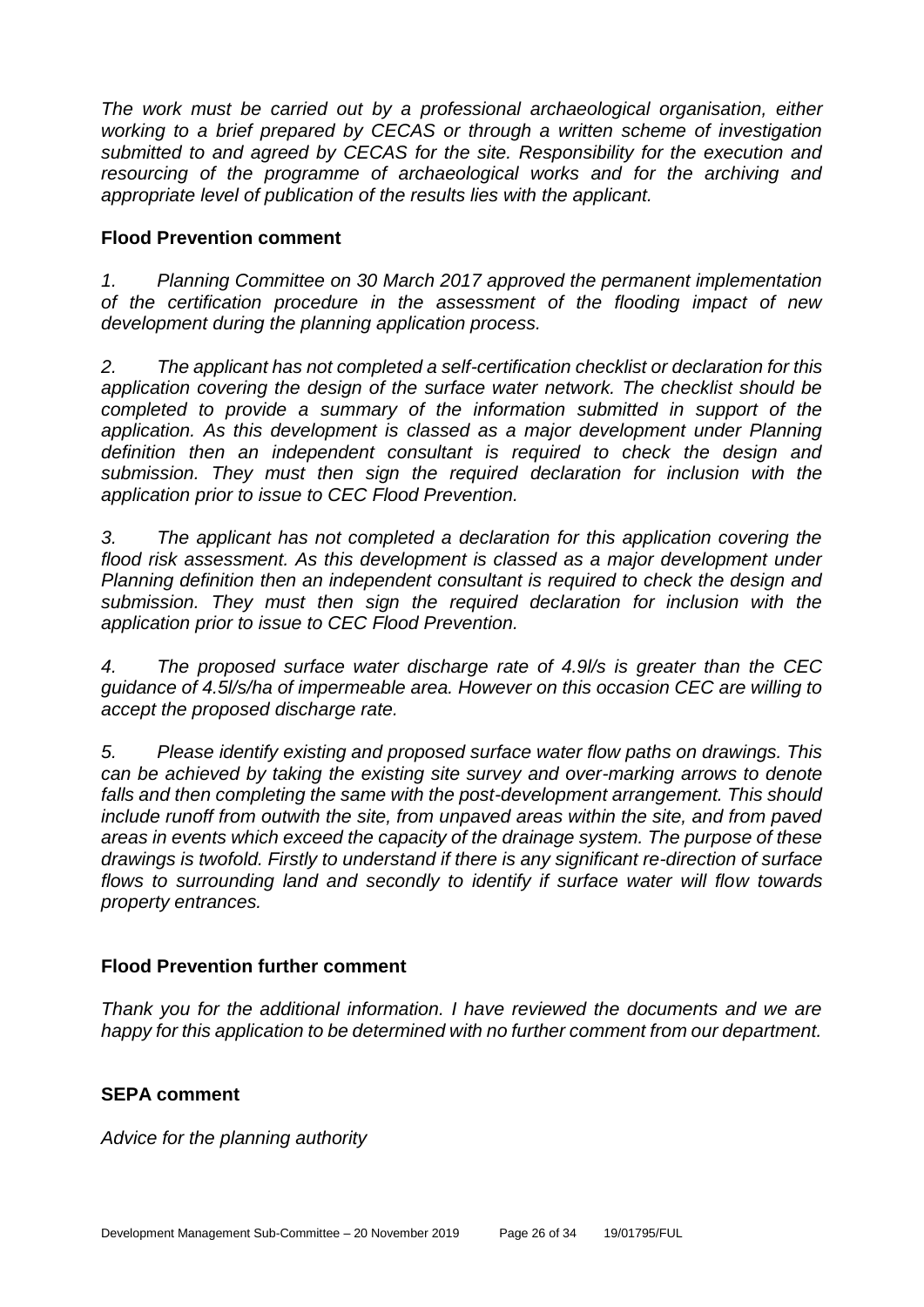*We have no objection to this planning application, but please note the advice provided below.*

#### *1. Flood Risk*

*1.1 We have no objection to the proposed development on flood risk grounds. Notwithstanding this, we expect Edinburgh Council to undertake its responsibilities as the Flood Prevention Authority.*

*1.2 The site is shown to lie within the SEPA Flood Map 0.5% annual probability (1 in 200-year) flood extent of the Water of Leith and as such when we were consulted at the pre-application stage we advised that a Flood Risk Assessment (FRA) would be required to determine the flood risk at the site and whether it was suitable for the proposed development. A FRA has now been submitted in support of this application.*

*1.3 The FRA notes that due to the presence of a gauging station downstream of the site at Murrayfield, the FEH Statistical Method is considered a satisfactory method for determining design flows. SEPA would advise that results should be treated with caution because of the catchment's low FARL value. SEPA's flood frequency analysis for the Murrayfield gauging station using Single Site, Enhanced Single Site and Pooling Group are in accordance with those provided within the FRA. However, we would highlight that SEPA is of the opinion that the design flows on the Water of Leith may be underestimated given flood events in 1920 and 1948 have been reported as being of similar magnitude as the April 2000 event. Thus indicating that flood events of this magnitude may occur more frequently than the gauged record would suggest and therefore design flows may be higher than currently estimated.* 

*1.4 The Arup model commissioned by City of Edinburgh Council (CEC) has been reviewed and updated for use within this FRA. The model has been calibrated using a flood level approximately 300m downstream of the site at Chesser's House during the April 2000 flood event. The results of the modelling indicates that a small area on the western site boundary lies within the functional floodplain but all areas proposed for development lie outwith this area. However, flood water does inundate the site and flow toward Gorgie Road when considering a 20% allowance for climate change or 25% bridge blockage scenario, both of which raise flood levels at the site by approximately 0.5m. This indicates that the site is relatively marginal in terms of whether it is flooded during the 1 in 200-year flood event and may therefore be considered functional floodplain. We are satisfied that the bridge structure is single span and sufficiently large that there is a low likelihood of a significant blockage, and the information we currently hold on design flows indicate that the proposed development lies adjacent to, but outwith, the functional floodplain.* 

*1.5 The site is shown to lie outwith the functional floodplain, finished floor levels are shown on the site sections drawing as 52.7mAOD, which is 0.6m above the predicted 1 in 200-year (including 30% climate change allowance) flood level. Access/egress to Gorgie Road is provided during the 1 in 200-year event. Therefore we have no objection to the proposed development. We would highlight that there remains a residual risk of flooding at the site due to an event with an exceedance of greater than the design flow or as a result of blockage/collapse of the downstream bridge structure.*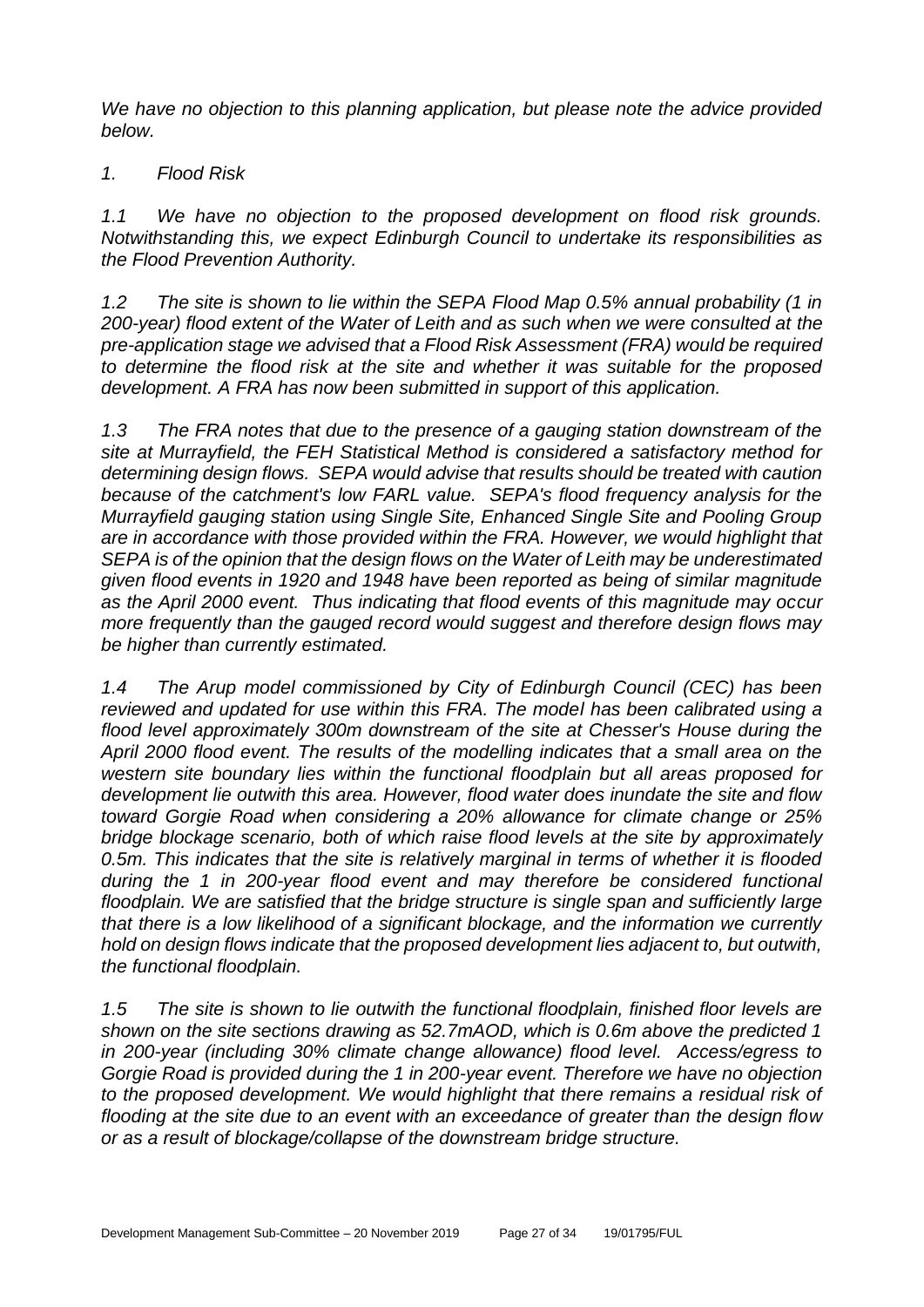*1.6 We would note that CEC is currently investigating options to carry out a review of the previous flood study for the Water of Leith and the Flood Prevention Scheme. Should information from any updated report indicate that the site is in fact at risk of flooding then SEPA reserve the right to object to any future applications based on information we hold at that time.*

*Caveats & Additional Information for Applicant* 

*1.7 The SEPA Flood Maps have been produced following a consistent, nationallyapplied methodology for catchment areas equal to or greater than 3km2 using a Digital Terrain Model (DTM) to define river corridors and low-lying coastal land. The maps are indicative and designed to be used as a strategic tool to assess flood risk at the community level and to support planning policy and flood risk management in Scotland. For further information please visit http://www.sepa.org.uk/environment/water/flooding/flood-maps/* 

*1.8 Please note that we are reliant on the accuracy and completeness of any information supplied by the applicant in undertaking our review, and can take no responsibility for incorrect data or interpretation made by the authors.*

*1.9 The advice contained in this letter is supplied to you by SEPA in terms of Section 72 (1) of the Flood Risk Management (Scotland) Act 2009 on the basis of information held by SEPA as at the date hereof. It is intended as advice solely to City of Edinburgh Council as Planning Authority in terms of the said Section 72 (1).* 

*2. Air Quality*

*2.1 An air quality impact assessment has been submitted.* 

*2.2 The assessment considers the impact of existing poor air quality on proposed new residential receptors.* 

*2.3 The assessment indicates that PM10 and NO2 levels are below the relevant objectives at the location of the most exposed receptor. The only operational emissions from the development will be from the energy centre (small gas boiler <1MW). A stack height assessment has been carried out in accordance with the provisions of the Clean Air Act.* 

*We are satisfied that this assessment provides sufficient information to determine this application in terms of impacts on air quality.*

#### **Roads Authority Issues response**

*No objections to the application subject to the following being included as conditions or informatives as appropriate:*

*1. Full height kerb to be installed on existing dropped kerb areas on the southern footway of Gorgie Road fronting the proposed development and provide continues footway/raised access junction to prioritise walking on the footway.*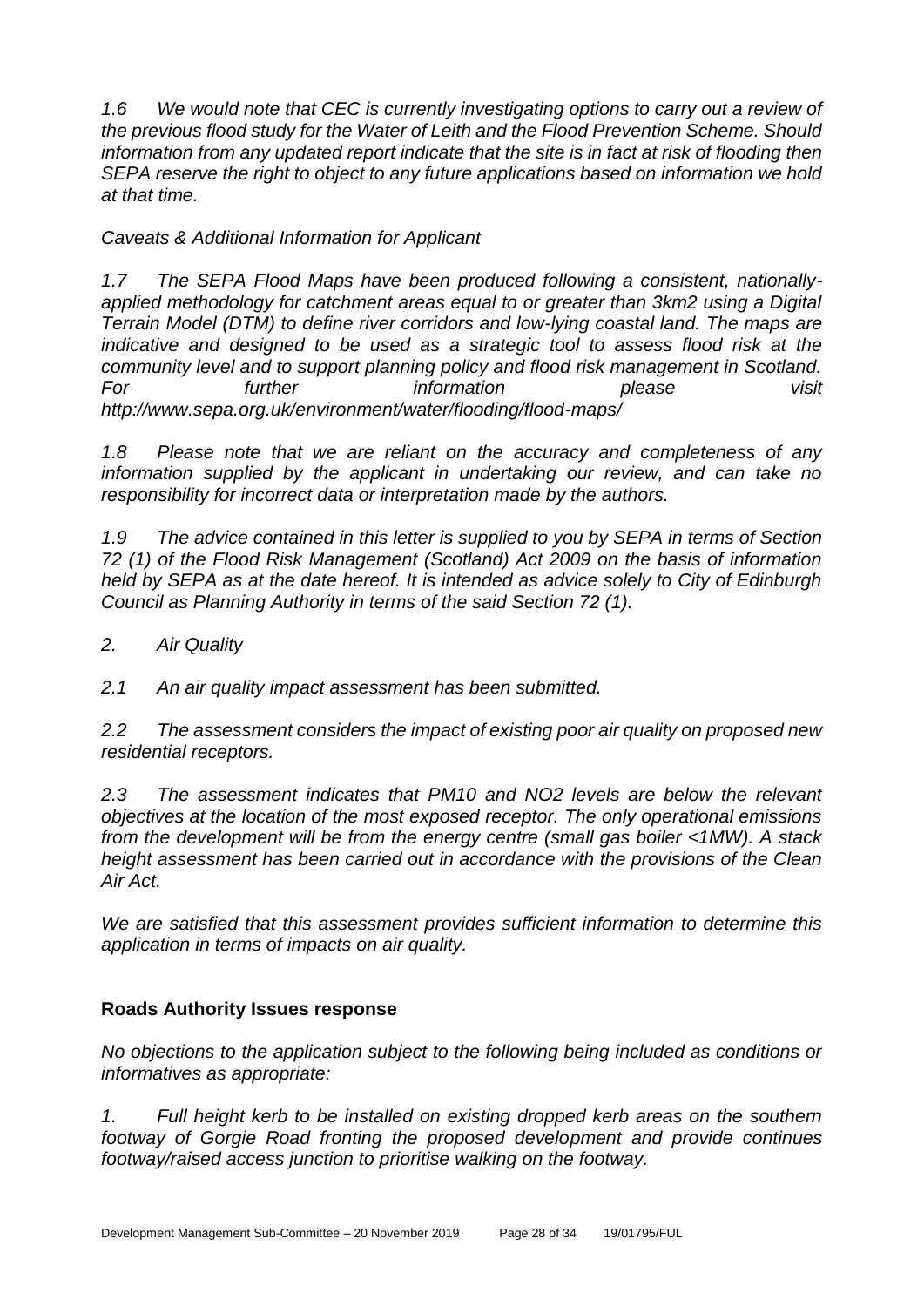*2. A minimum of 3m wide walking and cycling route to be provided from the development to Chesser Grove to connect the site to walking and cycling infrastructure on Chesser Avenue.* 

*3. 269 high quality, secure cycle parking spaces being provided and complies with the Council's minimum cycle parking requirement;*

*4. In accordance with the Council's LTS Travplan3 policy, the applicant should consider developing a Travel Plan including provision of pedal cycles (inc. electric cycles), public transport travel passes, a Welcome Pack, a high quality map of the neighbourhood (showing cycling, walking and public transport routes to key local facilities), timetables for local public transport;* 

*5. All disabled persons parking places should comply with Disabled Persons Parking Places (Scotland) Act 2009. The Act places a duty on the local authority to promote proper use of parking places for disabled persons' vehicles. The applicant should therefore advise the Council if he wishes the bays to be enforced under this legislation. A contribution of £2,000 will be required to progress the necessary traffic order. All disabled persons parking places must comply with Traffic Signs Regulations and General Directions 2016 regulations or British Standard 8300:2009 as approved;*

*6. The City of Edinburgh Council acting as Roads Authority reserves the right under Section 93 of The Roads (Scotland) Act 1984 to adjust the intensity of any non-adopted lighting applicable to the application address.*

*Note:*

*a) The applicant proposes 4 disabled parking provision for the 269 student accommodation and complies with the Council's current parking standards which could allow a maximum of 45 spaces in Zone 2. The location of the proposed development to the various University Campuses is accessible by walking, cycling and public transport hence most trips are expected to be made by sustainable transport and reduce the need to travel by car.*

*b) The applicant has demonstrated by swept path analysis that the proposed development could be serviced by refuse vehicle from within the site via site access from Gorgie Road.*

*c) The applicant by means of TRICS trip estimation demonstrated that the proposed development when compared with existing use will generate more people trips but reduction in vehicular trips by 93%. The proposed development is expected to generate 1 vehicular trip during the morning peak hour as opposed to 12 vehicular trips by the existing use.*

*d) The applicant should also consider the provision of car club vehicles to support the site. A contribution of £1,500 per order and £5,500 per vehicle would be required. This does not require to be included in any legal agreement. Provision of car club will provide students an alternate travel option for car necessary trips and reduce the impact of the proposed development on nearby on street parking spaces.*

*e) Students travel survey by University of Edinburgh shows that 4% of students drive to the University which implies that 11 of the 269 students will own a car. If the 11 vehicles were to park on-street on Chesser Grove, the parking survey data shows that there would be sufficient space to accommodate them; the existing Chesser Grove peak parking demand on Saturday was 23 vehicles at 1730 and a further 11 vehicles would still be below its parking capacity of 35 vehicles.*

#### **Roads Authority Issues updated comment**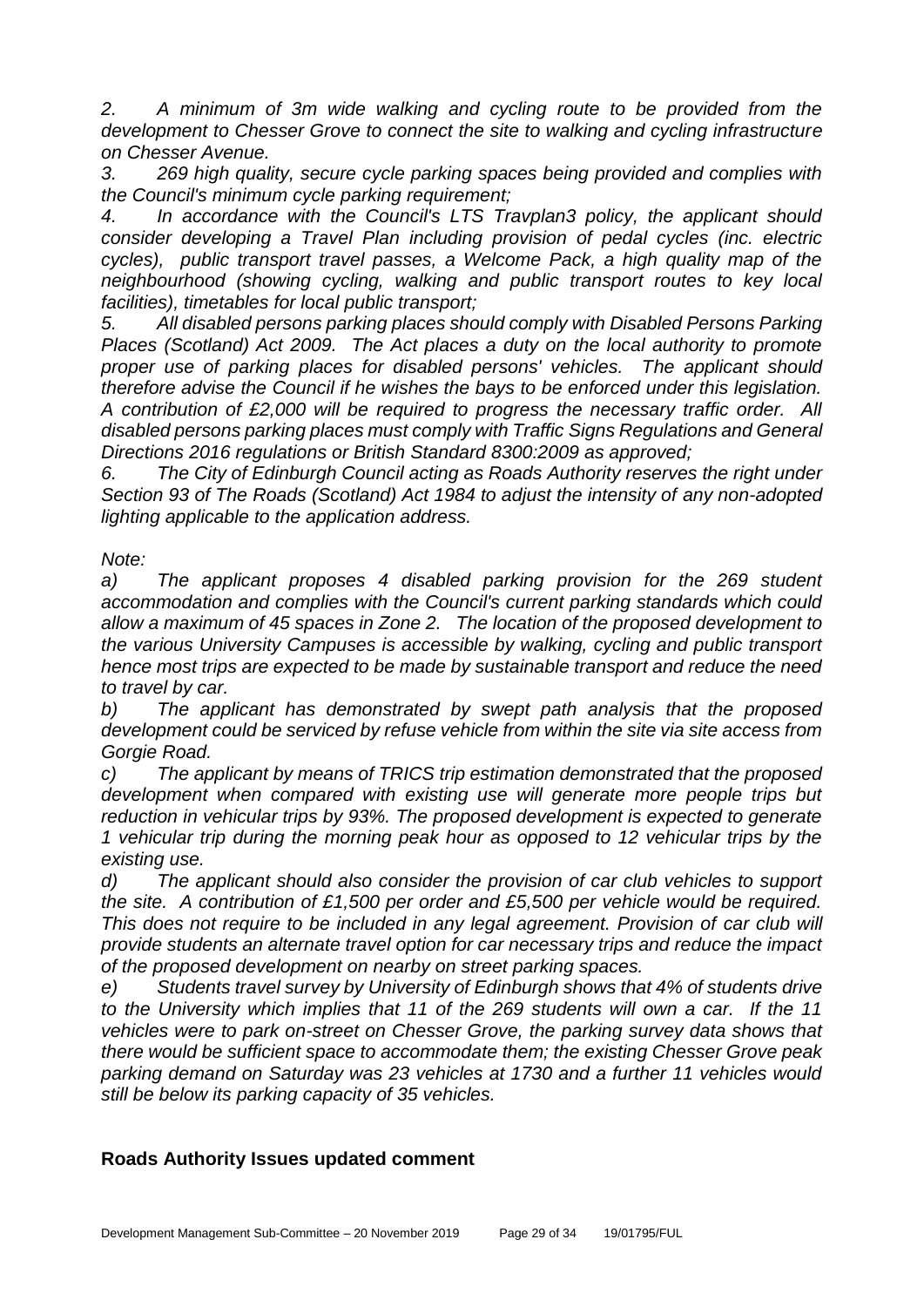*No objections to the application subject to the following being included as conditions or informatives as appropriate:*

*1. Full height kerb to be installed on existing dropped kerb areas on the southern footway of Gorgie Road fronting the proposed development and provide continues footway/raised access junction to prioritise walking on the footway.*

*2. A minimum of 3m wide walking and cycling route to be provided from the development to Chesser Grove to connect the site to walking and cycling infrastructure on Chesser Avenue.* 

*3. 248 high quality, secure cycle parking spaces being provided and complies with the Council's minimum cycle parking requirement;*

*4. In accordance with the Council's LTS Travplan3 policy, the applicant should consider developing a Travel Plan including provision of pedal cycles (inc. electric cycles), public transport travel passes, a Welcome Pack, a high quality map of the neighbourhood (showing cycling, walking and public transport routes to key local facilities), timetables for local public transport;* 

*5. All disabled persons parking places should comply with Disabled Persons Parking Places (Scotland) Act 2009. The Act places a duty on the local authority to promote proper use of parking places for disabled persons' vehicles. The applicant should therefore advise the Council if he wishes the bays to be enforced under this legislation. A contribution of £2,000 will be required to progress the necessary traffic order. All disabled persons parking places must comply with Traffic Signs Regulations and General Directions 2016 regulations or British Standard 8300:2009 as approved;*

*6. The City of Edinburgh Council acting as Roads Authority reserves the right under Section 93 of The Roads (Scotland) Act 1984 to adjust the intensity of any non-adopted lighting applicable to the application address.*

*Note:*

*a) The applicant proposes 4 disabled parking provision for the 248 student accommodation and complies with the Council's current parking standards which could allow a maximum of 41 spaces in Zone 2. The location of the proposed development to the various University Campuses is accessible by walking, cycling and public transport hence most trips are expected to be made by sustainable transport and reduce the need to travel by car.*

*b) The applicant has demonstrated by swept path analysis that the proposed development could be serviced by refuse vehicle from within the site via access from Gorgie Road.*

*c) The applicant by means of TRICS trip estimation demonstrated that the proposed development when compared with existing use will generate more people trips but reduction in vehicular trips by 93%. The proposed development is expected to generate 1 vehicular trip during the morning peak hour as opposed to 12 vehicular trips by the existing use.*

*d) The applicant should also consider the provision of car club vehicles to support the site. A contribution of £1,500 per order and £5,500 per vehicle would be required. This does not require to be included in any legal agreement. Provision of car club will provide students an alternate travel option for car necessary trips and reduce the impact of the proposed development on nearby on street parking spaces.*

*e) Students travel survey by University of Edinburgh shows that 4% of students drive to the University which implies that 11 of the 248 students will own a car. If the 11 vehicles were to park on-street on Chesser Grove, the parking survey data shows that there would be sufficient space to accommodate them; the existing Chesser Grove peak*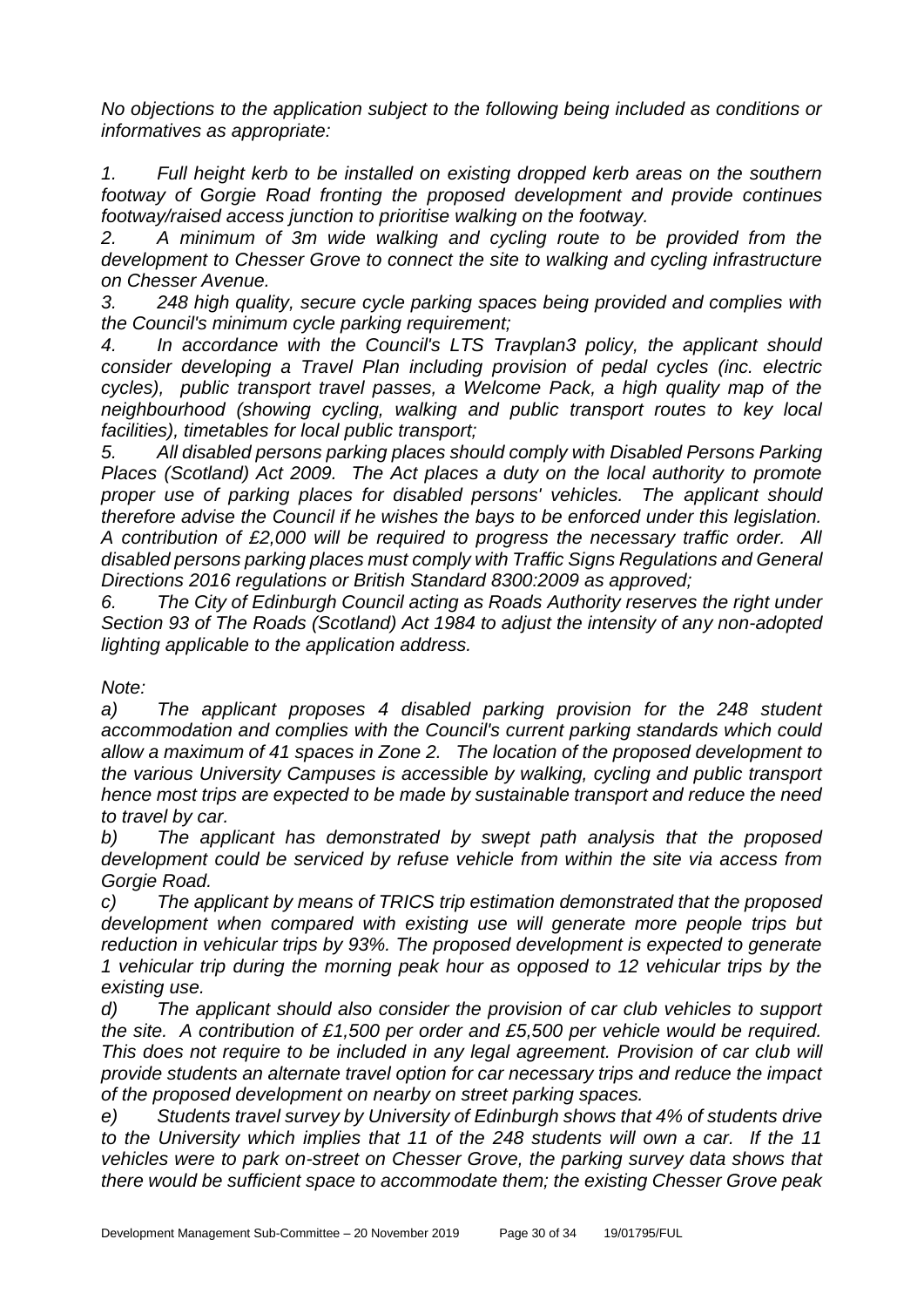*parking demand on Saturday was 23 vehicles at 1730 and a further 11 vehicles would still be below its parking capacity of 35 vehicles.*

#### **Environmental Protection responmse**

*The site is located on a former industrial site in a mixed commercial, industrial, and residential area. The site is bounded to the north by the busy Gorgie Road and the newly opened 'LIFT Gym' (545-551 Gorgie Road). To the west, the site is bounded by the Water of Leith, beyond which is a mix of commercial and residential properties. To the south of the site are residential properties on Chesser Grove and to the east is the Stenhouse St. Aidan's Church (which has been operating as a homeless shelter and there is an active application to formalise this), residential properties and beyond the busy Chesser Avenue Road.*

*The proposed development is for student accommodation, with a mix of studio flats and cluster bedrooms. The proposed development will also provide common areas as well as outside recreational space.*

*The applicant has submitted a supporting noise and local air quality impact assessment along with initial site investigation reports. Environmental Protection has assessed these reports.*

*The applicants supporting noise impact assessment has investigated possible noise impacts on the proposed development from the neighbouring commercial uses and road traffic noise. The noise impact assessment has identified that acoustic mitigation measures will be required to mitigate the noise from road traffic. This will be in the form of upgraded acoustic glazing on Block A's northern/west and eastern facades that have a line of sight onto Gorgie Road. Environmental Protection shall recommend a condition is attached to any consent to ensure that this mitigation is included.*

*The proposed development may require a licencing for a house in multiple occupation (Housing Scotland Act 2006). It is strongly recommended that the applicant contacts the Housing of Multiple Occupation team to ensure that if the proposed development will require a licence that what is being proposed will meet all the required standards such as the space standards for each unit.* 

*The applicants supporting air quality impact assessment has highlighted that the proposed development will include 268 cycle storage space, seven motorcycle spaces, four accessible car parking spaces and one energy centre. The proposed development will not result in an increase in traffic flows when compared to the existing consented use.* 

*The proposed development energy centre has a total thermal input of 400 kW, which is above the Clean Air Act 1993 criteria. The applicant has conducted a detailed assessment of the energy centre emissions with reference to the Third Edition of the Clean Air Act Memorandum.*

*The applicant has highlighted that mitigation measures will be required in order to control emissions during the construction phase, an informative will be recommended to address this.*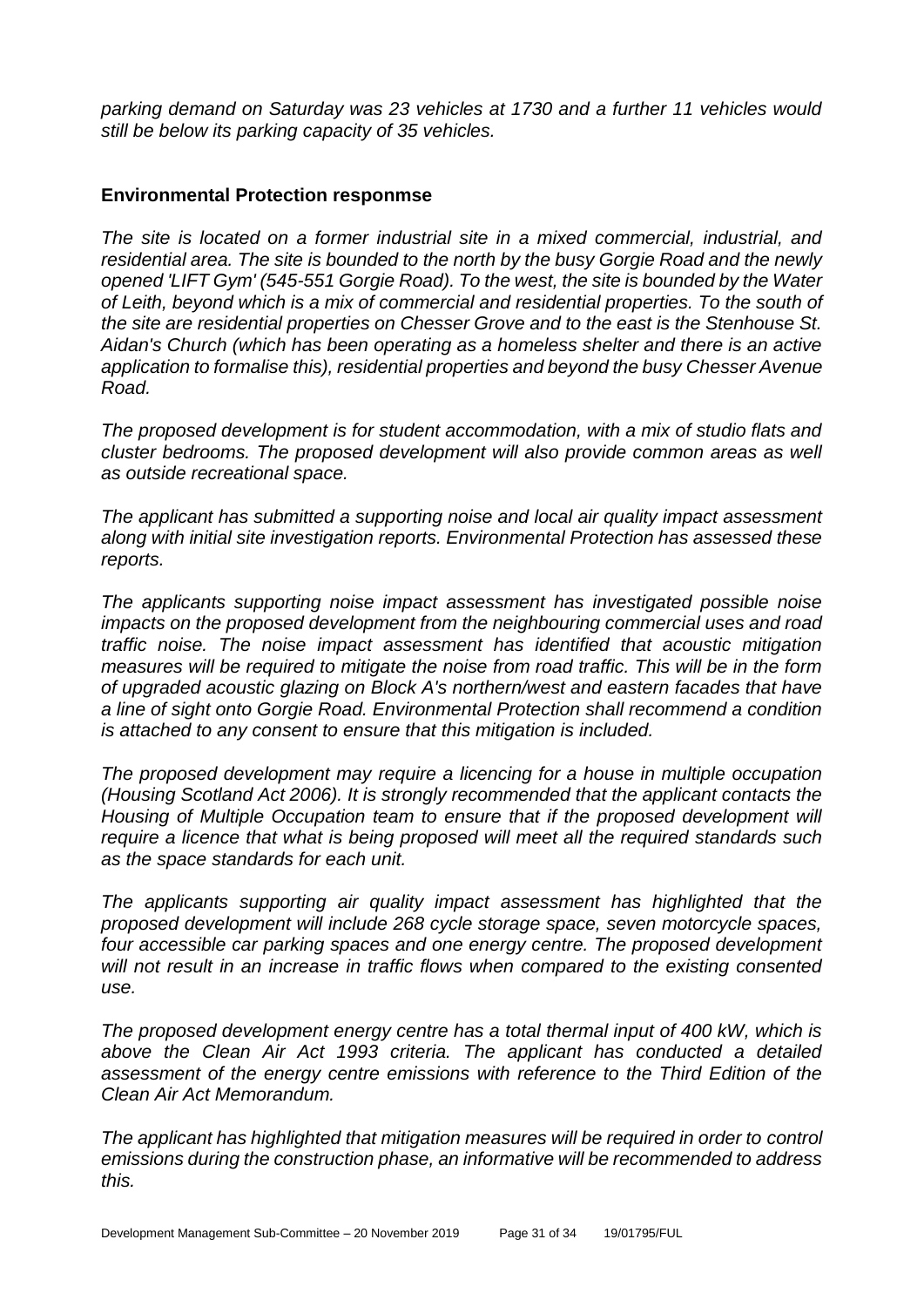*The applicant is proposing a low level of parking which is positive. The applicant must be aware of the Edinburgh Design Standards that have been introduced which stipulates that 1 in 6 car parking spaces must have electric vehicle charging points serving them as a minimum. This proposal falls below this criterion although Environmental Protection recommend that 7Kw (type 2 sockets) charging provision be provided for at all space proposed. This is important as the proposal is near to a Air Quality Management Area. Technical information on chargers is detailed in the Edinburgh Design Standards - Technical Information Design Standards.* 

*The applicant has submitted a Ground Investigation Report which is currently being assessed by Environmental Protection. Until this has been completed Environmental Protection recommends that a condition is attached to ensure that contaminated land is fully addressed.*

*Environmental Protection offer no objections subject to the following conditions;*

*i) Prior to the commencement of construction works on site:*

*a) A site survey (including intrusive investigation where necessary) must be carried out to establish, either that the level of risk posed to human health and the wider environment by contaminants in, on or under the land is acceptable, or that remedial and/or protective measures could be undertaken to bring the risks to an acceptable level in relation to the development; and*

*b) Where necessary, a detailed schedule of any required remedial and/or protective measures, including their programming, must be submitted to and approved in writing by the Planning Authority.*

*ii) Any required remedial and/or protective measures shall be implemented in accordance with the approved schedule and documentary evidence to certify those works shall be provided for the approval of the Planning Authority.*

*2. The following noise protection measures to the proposed student accommodation, as defined in the appendix 9 of the New Acoustics Noise Impact Assessment' report (Ref 6815), dated 25 March 2019:*

*- Glazing units with a minimum insulation value of 10/12/6.4mm double glazing shall be installed for the external doors and windows of the bedrooms and living areas in Block B northern facades highlighted in acoustic report in red.* 

*- Glazing units with a minimum insulation value of 10/12/6.4mm double glazing shall be installed for the external doors and windows of the bedrooms and living areas in Block B west/eastern facades highlighted in acoustic report in orange.* 

*shall be carried out in full and completed prior to the development being occupied.*

*Informative*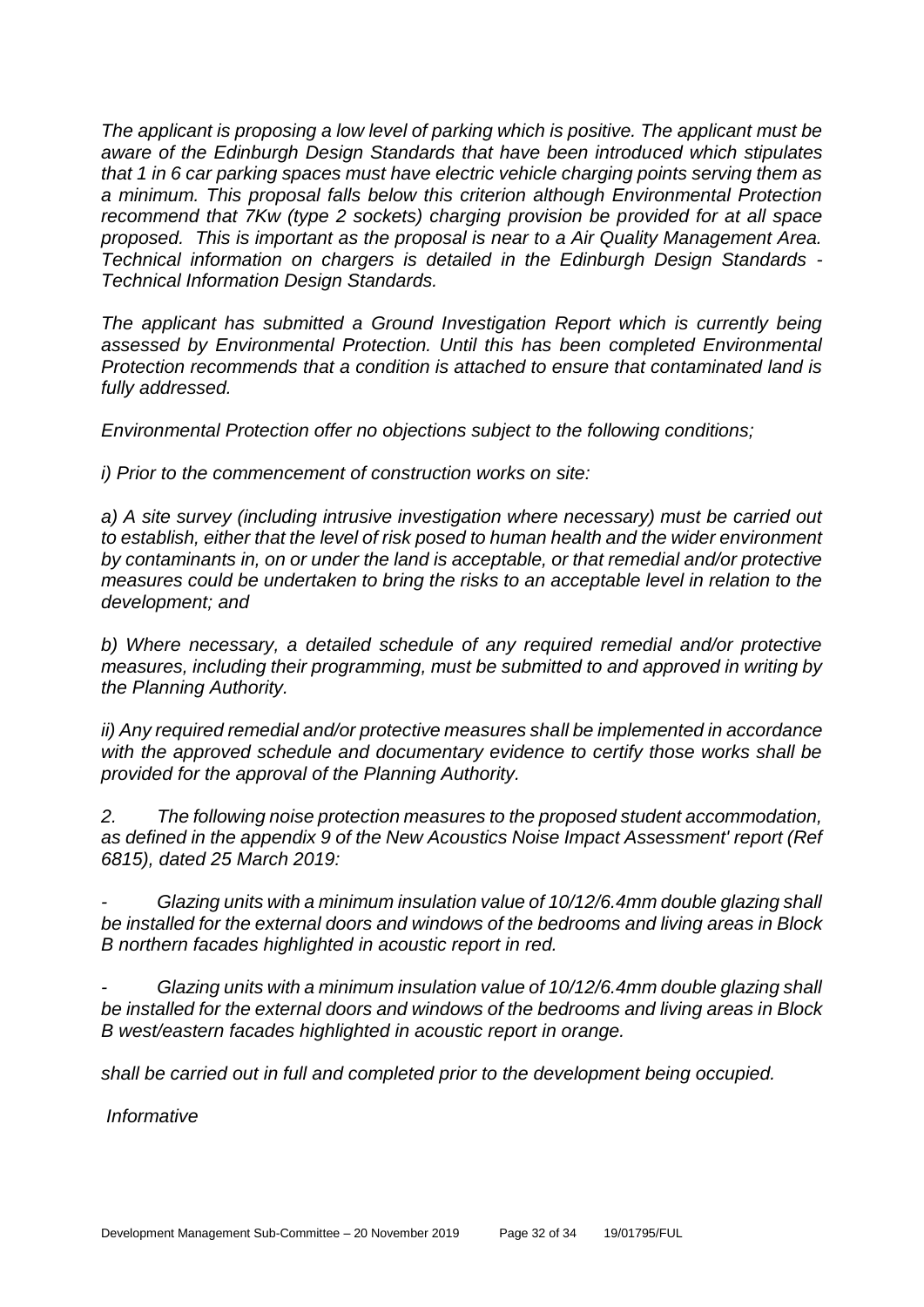*1. All residential parking spaces shall be served by a minimum 7Kw (32amp) Type 2 electric vehicle charging socket. This shall be installed and operational in full prior to the development being occupied.*

*2. The applicant should make contact with the City of Edinburgh Councils Houses of Multiple Occupation Team on 0131 469 5151*

*3. Construction Mitigation*

*a) All mobile plant introduced onto the site shall comply with the emission limits for off road vehicles as specified by EC Directive 97/68/EC. All mobile plant shall be maintained to prevent or minimise the release of dark smoke from vehicle exhausts. Details of vehicle maintenance shall be recorded.*

*b) The developer shall ensure that risk of dust annoyance from the operations is assessed throughout the working day, taking account of wind speed, direction, and surface moisture levels. The developer shall ensure that the level of dust suppression implemented on site is adequate for the prevailing conditions. The assessment shall be recorded as part of documented site management procedures.*

*c) Internal un-surfaced temporary roadways shall be sprayed with water at regular intervals as conditions require. The frequency of road spraying shall be recorded as part of documented site management procedures.*

*d) Surfaced roads and the public road during all ground works shall be kept clean and swept at regular intervals using a road sweeper as conditions require. The frequency of road sweeping shall be recorded as part of documented site management procedures.*

*e) All vehicles operating within the site on un-surfaced roads shall not exceed 15mph to minimise the re-suspension of dust.*

*f) Where dust from the operations are likely to cause significant adverse impacts at sensitive receptors, then the operation(s) shall be suspended until the dust emissions*  have been abated. The time and duration of suspension of working and the reason shall *be recorded.*

*g) This dust management plan shall be reviewed monthly during the construction project and the outcome of the review shall be recorded as part of the documented site management procedures.*

*h) No bonfires shall be permitted.*